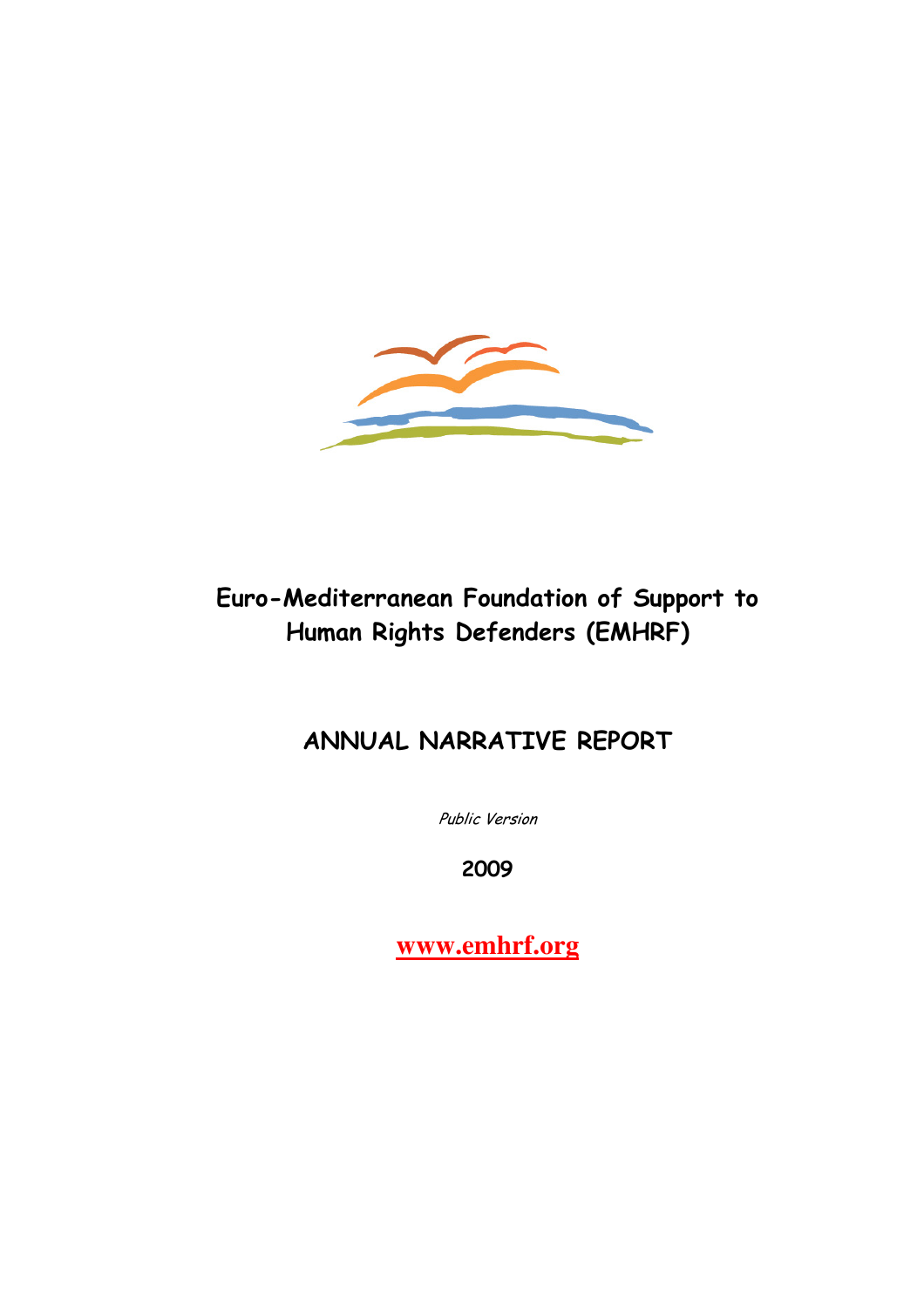*This document has been produced with the financial assistance of the European Commission, the Swedish International Development Cooperation Agency (SIDA), the Danish International Development Agency (DANIDA), the Foreign Ministry of the Netherlands and other small private funds.* 

*The contents of this document are the sole responsibility of the Euro-Mediterranean Foundation of Support to Human Rights Defenders (EMHRF) and can under no circumstances be regarded as reflecting the position of the European Commission and the other partners mentioned above.* 

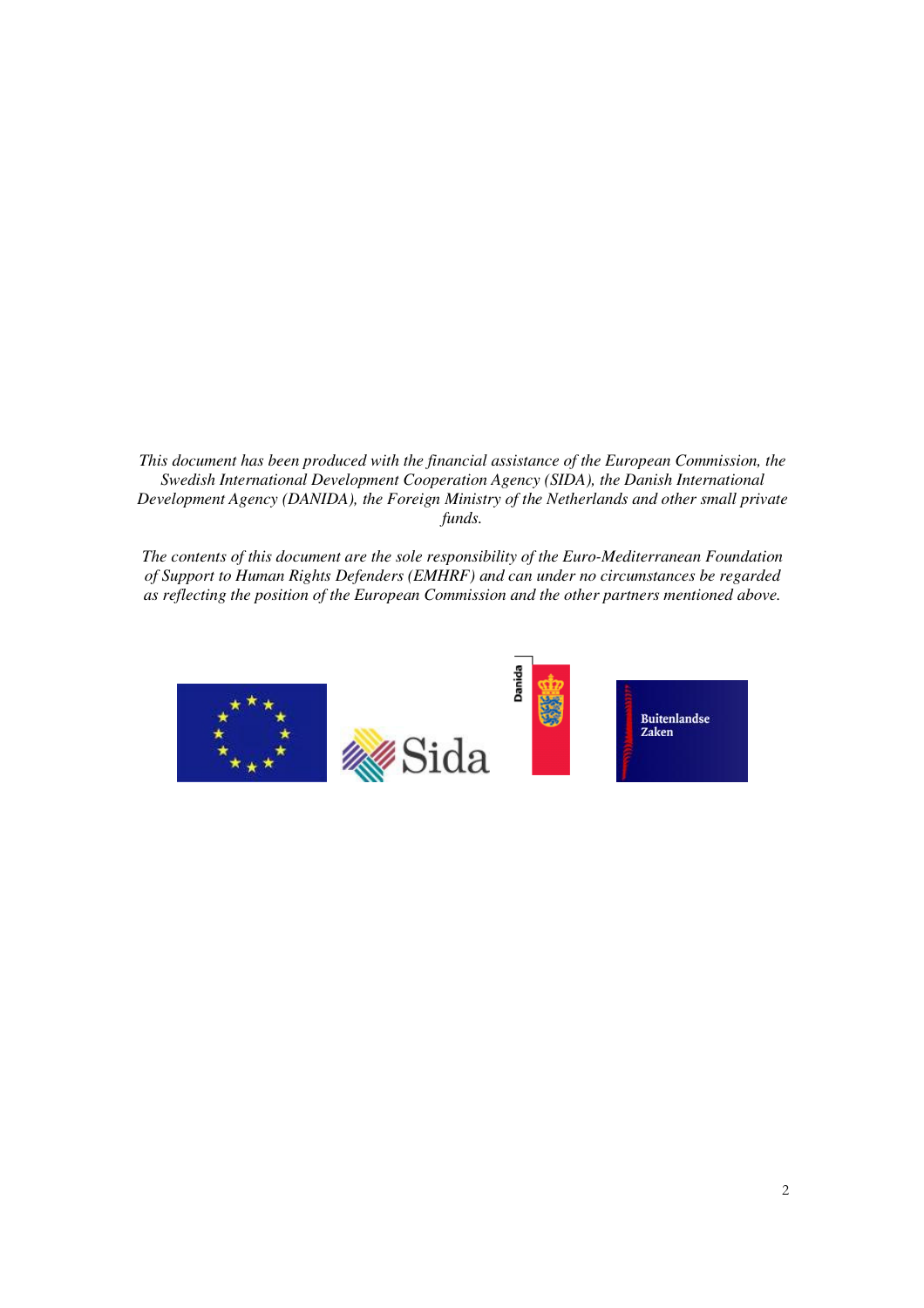# **CONTENTS**

### **1. INTRODUCTION**

### **2. EXECUTIVE SUMMARY**

- Crackdown on dissidents, deprivation of freedom and ill treatment<br>• Increased physical and psychological harassment
- Increased physical and psychological harassment
- **Instrumentalisation of the Judiciary**
- **Especially vulnerable groups**
- Operating difficulties of independent NGOs

### **3. INTERVENTIONS IN SUPPORT OF HUMAN RIGHTS ORGANISATIONS, GROUPS AND DEFENDERS**

- Urgent interventions in support of defenders facing difficulties or at risk
- Strategic interventions aimed at strengthening the resources of defenders and independent NGOs to develop and implement programmes and projects focused on innovative or sensitive thematic areas within the regional context

### **4. FOLLOWING-UP ON THE SITUATION OF HUMAN RIGHTS DEFENDERS**

- **•** Visit to Algeria
- Follow-up meetings in Europe

### **5. STATISTICAL OVERVIEW OF 2009 INTERVENTIONS**

- **Types of intervention**
- **•** Thematic areas
- Activities of recipients
- Types of expenditures covered
- **Types of follow-up**
- Gender
- **Countries**

### **6. ORGANISATIONAL MATTERS**

- External evaluation,  $2005-2008$ <br>Partnerships and fundraising
- Partnerships and fundraising
- **Information and communication**
- Risk analysis and viability
- **Internal governance**

# ANNEX 1: Overview of EMHRF Interventions, 2005-2009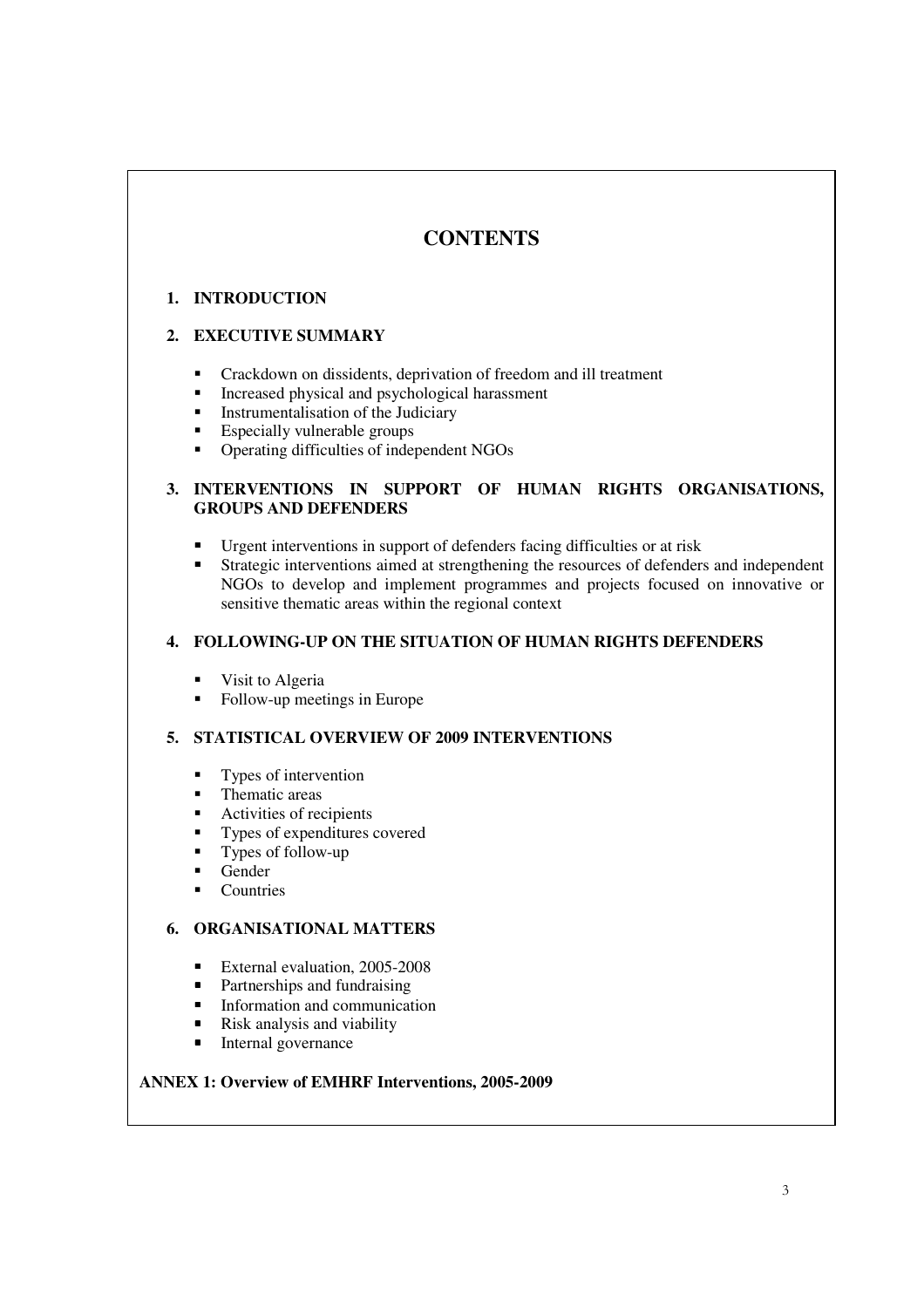### **1. Introduction**

The year 2009 was marked either by missed opportunities for more open societies or by a worsening of the human rights situation in the southern Mediterranean.<sup>1</sup> Overall, the region suffers from a deficit in the implementation of major constitutional, legislative and institutional reforms by states as well as from de facto impunity, with governments often blocking investigations of human rights abuses, thus violating their own obligations under the international instruments to which the countries of the region are party.<sup>2</sup>

Instead of adopting a development model based on the human development approach in which freedoms are a central tenet, $3$  governments in the region continue to use the threat of terrorism and extremist political-religious movements as a pretext to suppress peaceful dissent and add to their legal arsenal, which is already repressive in most cases, new regular laws and emergency decrees aimed at restricting the effective exercise of basic rights and freedoms. For example, states of emergency remain in force in Syria, Egypt and Algeria without any justification, severely restricting rights and freedoms of expression, association and assembly. At the same time, ordinary legislation, such as the Jordanian law on associations and the amendments to that law that were ratified by the head of state in 2009, reinforce restrictions on the right to form associations that were already in place.<sup>4</sup> Similarly, in a worrying trend, the Egyptian Ministry of Social Solidarity completed a draft of a new law aiming at increasingly controlling and undermining the activities of independent non-governmental organisations  $(NGOS)$ ,  $5$  bringing further arbitrary restrictions and severe criminal penalties, even for minor infractions, to NGOs and their members as well as new authoritarian controlling powers to the executive.

These developments are all the more alarming because they are taking place in a region that is subject to a persistent lack of economic, social<sup>6</sup> and political progress, where parliaments are

<sup>-</sup>1 The reports of the major international and regional human rights organisations are broadly unanimous in reaching this conclusion. See, for example, Human Rights Watch, World Report 2010, http://www.hrw.org/world-report-2010; Amnesty International, Challenging Repression: Human Rights Defenders in the Middle East and North Africa, MDE 01/001/2009,

http://www.amnesty.org/en/library/info/MDE01/001/2009/en; The Observatory for the Protection of Human Rights Defenders, joint programme of the FIDH and OMCT, Steadfast in Protest. Annual Report 2009. programme of the FIDH and OMCT, Steadfast in Protest, Annual Report 2009, http://www.omct.org/index.php?id=&lang=eng&articleId=8600; Cairo Institute for Human Rights Studies (CIHRS) Bastion of<br>Impunity, Mirage of Reform: Human Rights in the Arab World, Annual Report 2009, Impunity, Mirage of Reform: Human Rights in the Arab World, Annual Report 2009, http://www.cihrs.org/Images/ArticleFiles/Original/510.pdf.

<sup>2</sup> Relevant instruments include the followings: human rights-related instruments of the United Nations, in particular the Universal Declaration of Human Rights, the two international covenants on civil and political rights and on economic, social and cultural rights; the UN conventions establishing monitoring mechanisms (torture; racial discrimination; discrimination against women; rights of the child; rights of migrant workers and their families); as well as the treaties and standards of the International Labour Organisation (ILO), the UN's special and non-treaty procedures; the Declaration on Human Rights Defenders; the EU Guidelines on Human Rights Defenders; association agreements between the EU and countries of the Mediterranean; and the provisions of the ENP national action plans.

<sup>&</sup>lt;sup>3</sup> United Nations Development Programme (UNDP), Development Challenges for the Arab Region: A Human Development Approach, 2009, http://204.200.211.31/contents/file/DevChallenges\_Report\_Vol01\_Eng.pdf

<sup>&</sup>lt;sup>4</sup> Societies Law, 51/2008. The Euro-Mediterranean Human Rights Network (EMHRN) has published a comprehensive report on the right to freedom of association in the Euro-Mediterranean region; see Freedom of Association in the Euro-Mediterranean Region: 2009 Monitoring Report, http://en.euromedrights.org/index.php/publications/emhrn\_publications/68/4075.html

 $^5$  Cf. the Egyptian NGOs Campaign for the Freedom to Associate, press release by 41 NGOs: *Towards the "militarization" of NGOs:* A "fascist" law to strangle civil society, Cairo, 22 March 2010. See also EMHRN press release, EU-Egypt Association Council: The EU Should Call on the Egyptian Government to Respect Freedom of Association, 21 April 2010. Provisions of the draft law on associations, published in the 7 March 2010 edition of the Egyptian newspaper Al Dustour. Further, see interview done with Dr. Abdel Aziz Hegazi, chairperson of the NGO Federation, published in Al Akhbar newspaper on the 10th of May.

<sup>6</sup> The UNDP's 2009 report, Development Challenges for the Arab Region, indicates, among other things, that the overall poverty rate remains high – as much as 40 percent on average – and that the proportion of the young among the unemployed represents more than 50 percent, making the unemployment rate among the young in Arab countries the highest in the world.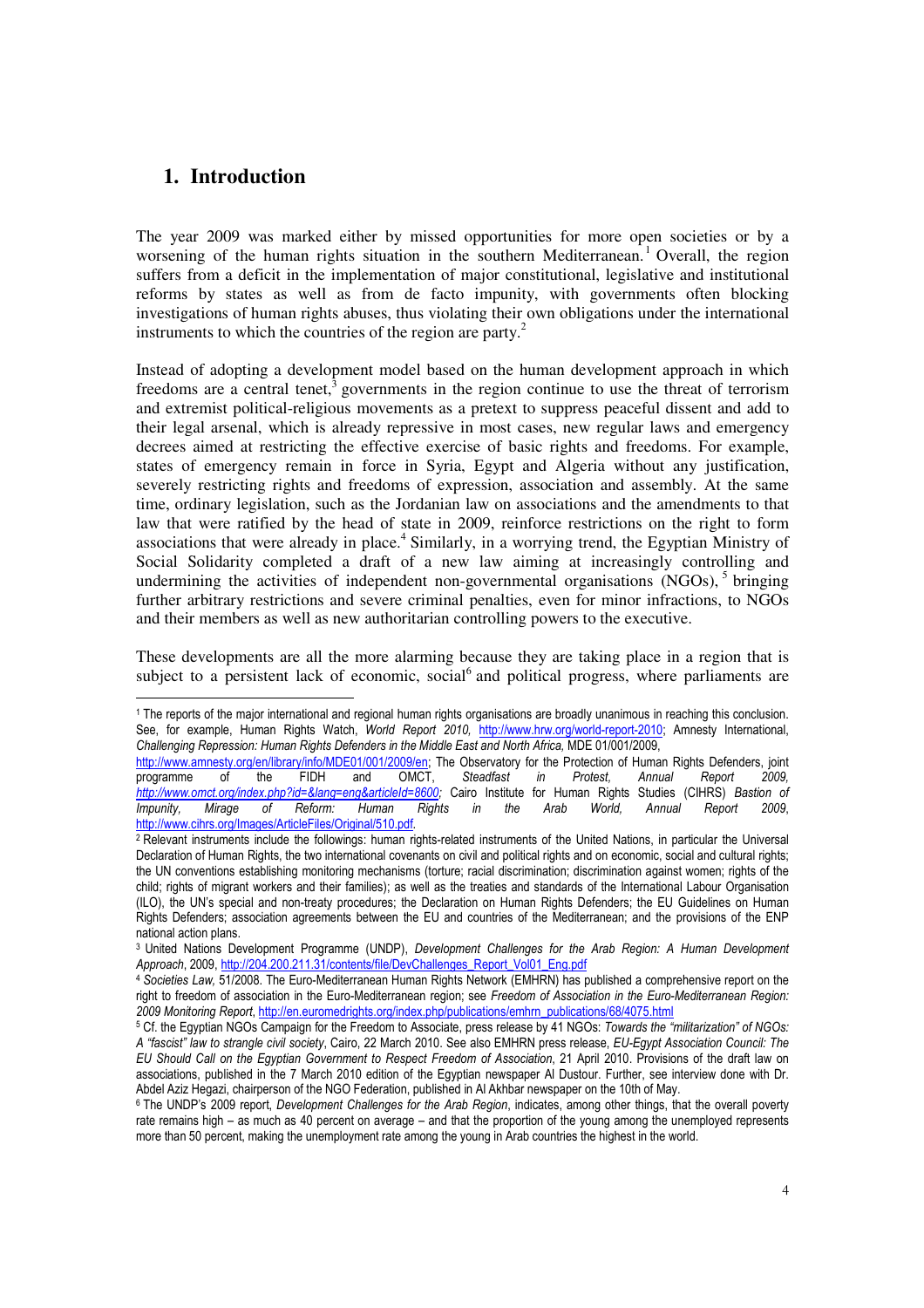generally weak and judicial systems lack independence, and are thus unable to act as counterweights to the excessive powers exercised by the executive.<sup>7</sup> This lack of progress is compounded by conflict situations that result in tragic outcomes.

While improvements have been noted in Iraq and Lebanon, two countries that have experienced war in recent years, violence remains a stark reality in the regional political life. The UN factfinding mission on the Gaza conflict held that basic principles of international humanitarian law had been violated by Israel and by Palestinian armed groups, finding that Israel's military operations in Gaza at the beginning of the year were "unprecedented in their severity and (…) their consequences would be long-lasting".<sup>8</sup> While Palestinian human rights organisations fully endorsed the conclusions and recommendations of the report, warning the UN General Assembly against impunity<sup>9</sup> together with the main regional and international organisations, yet "investigations conducted to-date by both Israel and the Palestinian authorities have been ineffective<sup> $10$ </sup>. The population of the Gaza Strip is still suffocating and living under increasing isolation. Civil society organisations that condemned the abuses reported and called for a fair and impartial justice system became the targets of a series of attempts to delegitimize their work and to reduce the scope of various freedoms.<sup>11</sup>

The UN's Special Rapporteur on the situation of human rights defenders has once again denounced in strong terms a worrying trend to stigmatise and criminalise defenders, whose activities are often equated by state authorities and state-owned media with those of 'terrorists' and 'enemies of the state' or, in less tense situations, of 'political opponents'. She rightly stressed that the 'important role and efforts [of defenders] in the promotion, protection and the full enjoyment of human rights by all should instead be praised<sup>'.12</sup> In many countries of the region, defenders nonetheless remain subject to such abuses as constant surveillance, arbitrary ban on travel outside their own country, arbitrary dismissals, physical attacks, pressures on their families and friends, acts of vandalism and malicious campaigns in the media and more recently to the escalating use of death threats.

At the top of the list - in the absence of hard evidence on the totally intolerable situation that prevails in Libya - are the practices of the judicial and security systems in Syria and Tunisia,

-

<sup>7</sup> Amnesty International, Challenging Repression: Human Rights Defenders in the Middle East and North Africa, MDE 01/001/2009. <sup>8</sup> Human Rights in Palestine and Other Occupied Arab Territories. Report of the United Nations Fact Finding Mission on the Gaza Conflict, Conclusions and Recommendations; A/HRC/12/48 (ADVANCE 2), 24 September 2009, http://www2.ohchr.org/english/bodies/hrcouncil/docs/12session/A-HRC-12-48\_ADVANCE2.pdf

<sup>&</sup>lt;sup>9</sup> Cf. joint press release by Adalah – Legal Center for Arab Minority Rights in Israel, Addameer, Al Dameer Association for Human Rights, Al-Haq – Law in the Service of Man, Al Mezan Centre for Human Rights, Arab Association for Human Rights, Badil Resource Center for Palestinian Residency and Refugee Rights, Defence for Children International-Palestine Section, Ensan Center for Human Rights and Democracy, Jerusalem Legal Aid Center, Palestinian Centre for Human Rights, Ramallah Center for Human Rights Studies, Women's Center for Legal Aid and Counselling, The Goldstone Report at the UN General Assembly: States Must Ensure Victim's Rights and Not Compromise the Rule of Law, 4 November 2009.

<sup>10</sup> Cf. Palestinian Centre for Human Rights, Arab-Sponsored Draft Resolution on Goldstone Report Denies Victims' Rights and Fosters a Situation of Impunity, Press release, 25 February 2010. See also International Federation for Human Rights (FIDH), Operation Cast Lead, Gaza Strip: One Year After, Accountability, a key challenge for peace, December 2009, No. 533a, http://www.fidh.org/IMG/pdf/IsraelPalestine533a-2.pdf

<sup>11</sup> See in particular Adalah, Association for Civil Rights in Israel, B'Tselem, Gisha, Bimkom, HaMoked, Physicians for Human Rights, Public Committee against Torture in Israel, Rabbis for Human Rights, Yesh Din, Position Paper: Government-Backed Legislation Curtailing Foreign Funding Seeks to Undermine Civil Society in Israel, March 2010. Also see: EMHRN, Aprodev, CIDSE, Front Line, International Rehabilitation Council for Torture Victims and Observatory for the Protection of Human Rights Defenders, Joint Open Letter: Restricting the Space of Israeli Human Rights Defenders and Organisations Working in Israel and the Occupied Palestinian Territories, 10 March 2010.

<sup>&</sup>lt;sup>12</sup> United Nations, Promotion and Protection of All Human Rights, Civil, Political, Economic, Social and Cultural Rights, Including the Right to Development. Report of the Special Rapporteur on the situation of human rights defenders. Margaret Sekaggya, A/HRC/13/22, 28 December 2009: http://www2.ohchr.org/english/issues/defenders/docs/A.HRC.13.22.pdf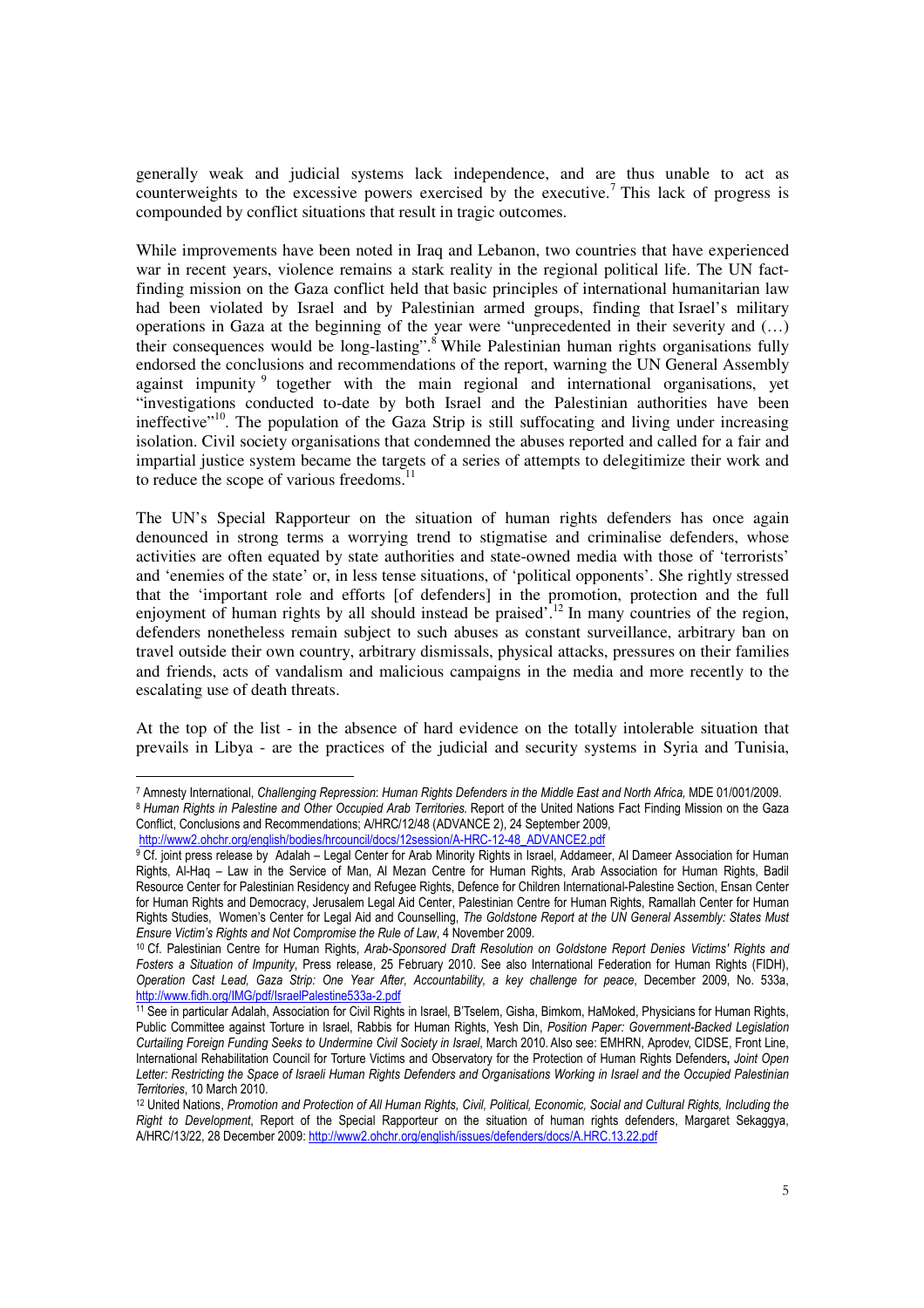which are continuously slicing away the rights to freedom of expression, information, movement, association and assembly of human rights defenders in totally arbitrary fashion and with impunity. In 2009, while countless Syrian defenders and political activists were still languishing in prison, an extensive campaign of repression was launched against a large number of journalists, bloggers, lawyers and human rights defenders as well as leading figures in the Kurdish political movement, <sup>13</sup> regularly leading to enforced disappearances and instances of torture and ill treatment. More than one hundred defenders and family members are still banned from travelling,<sup>14</sup> even for health reasons, and independent human rights groups continue to be targeted by the authorities through court actions or the arbitrary closure of their offices. In Tunisia, the clampdown on freedom of expression, which has been condemned for many years, reached an unprecedented level in the context of the campaign leading to the October 2009 elections. Many journalists and human rights defenders who had condemned the Tunisian government's demagoguery and the transformation of the election into a plebiscite in favour of the outgoing president were attacked physically, closely watched, forced into house arrest, targeted in violent campaigns of character assassination in the pro-government media, and given arbitrary sentences of three to six months' imprisonment following unfair trials. At the same time, while most international organisations welcomed the release on parole of the leaders of the social protest movement in the mining basin,<sup>15</sup> the protesters are still waiting for their civil and political rights to be restored and for independent investigations that have been requested into the ill treatment received while in detention. They also have not been reintegrated into their professional activities. In the same vein - and to mention only one other example - independent unions in Algeria are the ongoing targets of a government that repeatedly practises repression and manipulation.<sup>16</sup>

Although there have been modest advances in gender equality, the overall assessment continues to cause concern as some governments tend increasingly to follow the positions adopted by conservative political-religious groups in order to give their political regimes some semblance of legitimacy.<sup>17</sup> In Syria, for example, a new draft legislation on the personal status, prepared in 2009, retains the major features of gender discrimination. At the same time, Arab governments exploit the gender issue more and more as a political tool in an attempt to improve their image in the eyes of the international community while falling well short of the implementation of needed human rights reforms. $18$ 

Against this regional backdrop, in which human rights work becomes increasingly dangerous, defenders needed not only political support but also financial support provided in a timely, flexible and discreet fashion to enable them to overcome their difficulties and to develop plans to pursue their activities in promoting respect for all civil, political, economic, social and cultural rights and freedoms.

-

<sup>&</sup>lt;sup>13</sup> All attempts to affirm cultural and social rights to the Kurdish identity have been repressed. See the November 2009 report by Human Rights Watch, Group Denial: Repression of Kurdish Political and Cultural Rights in Syria, http://www.hrw.org/en/reports/2009/11/26/group-denial

<sup>&</sup>lt;sup>14</sup> Syrian Centre for Media and Freedom of Expression (SCM), Problem of the Travel Ban in Syria, 2009.

<sup>15</sup> 4-5 November 2009: See the joint release by the Observatory for the Protection of Human Rights Defenders and the Euro-Mediterranean Human Rights Network, Tunisie: Les prisonniers du bassin minier de Gafsa-Redeyef enfin libres!, 5 November 2009. <sup>16</sup> See, inter alia, Comité international de soutien au syndicalisme autonome algérien (CISA), Between repression and manipulations: the courageous combat of the Algerian autonomous trade unions, 15 November 2009, which surveys the main campaigns orchestrated by the Algerian government and state security services against independent union leaders, including the 'cloning' of independent unions, arbitrary arrests, stalemated careers, unjustified dismissals, etc.

<sup>&</sup>lt;sup>17</sup> CIHRS, Bastion of Impunity, Mirage of Reform.

<sup>&</sup>lt;sup>18</sup> Ibid. The UN also noted the lack of sufficient progress in gender parity, as the percentage of women in Arab parliaments has not advanced and stands at only 9 percent.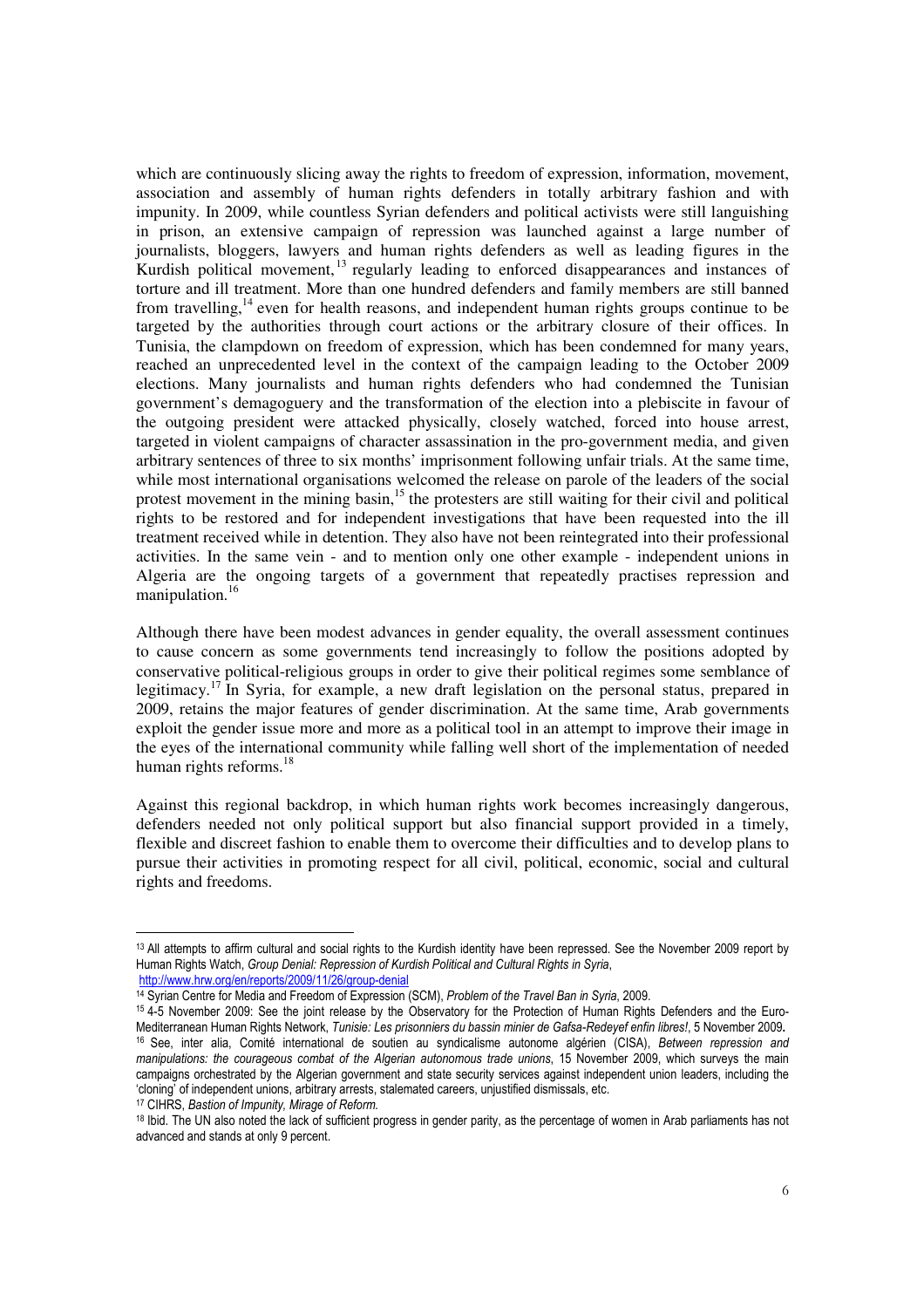It is in this context that the Euro-Mediterranean Foundation of Support to Human Rights Defenders increased its responsibilities and provided assistance to 36 defenders in 2009.<sup>19</sup>

## **2. Executive Summary**

The year 2009 has highlighted the recurring situations confronting defenders in the southern and eastern Mediterranean. These situations are closely linked to the nature of their activities but they are also related to broad political trends at the national and international levels.

The funding requests received by the Foundation are a reflection of these trends and emphasise how essential is its supporting role in partnership with regional and international bodies active in protecting and supporting defenders.

These trends, together with the positions adopted by the EMHRF, can be grouped around the following lines.

*2.1. Crackdown on dissidents, deprivation of freedom and ill treatment***:** Several human rights defenders in the region have been subjected to deprivation of their freedom in recent years, a situation that is often compounded by ill treatment and administrative dismissal, among other things. As a consequence, not only do many defenders face serious health problems but their families find themselves in very precarious situations. The Foundation has provided support to these defenders to enable them to receive proper medical treatment and make it possible for their families to cope with basic survival needs.

*2.2. Increased physical and psychological harassment***:** The pressures to which defenders are subjected increasingly include physical harassment (body searches, attacks against defenders and against their personal and professional belongings, etc.) and psychological measures (direct and indirect death threats, pressures on the families of detainees to dismiss their lawyers and condemn international solidarity, etc.). In most cases, a modest amount to purchase equipment or to meet other vital needs can make a substantial difference in terms of the determination of defenders to pursue their activities.

*2.3. Instrumentalisation of the Judiciary***:** The pressures exerted against defenders also include a freeze on, or lack of, legal recognition of human rights-related activities in the region. Human rights groups and organisations have sought tangible financial support, provided in secure and flexible conditions, to help them redesign their strategies and pursue activities needed to strengthen, advance and defend human rights and democratisation in the region.

*2.4. Especially vulnerable groups***:** Policies aimed at closing European borders and the continuing conflicts between Israel and Palestine and in Iraq have had heavy repercussions on migrants and refugees in many countries of the region. Given the scope of the problem, there have been many attempts to establish organisations devoted to protecting the rights of migrants and asylum seekers in the South, while existing groups have had to increase their activities substantially. At the same time, the number of organisations and groups working on issues of individual rights (such as LGBTQ) in the region has also risen. In some countries of the region,

<sup>-</sup><sup>19</sup> Of the total of more than 200 information requests and funding applications received from human rights defenders, 17 percent were granted urgent financial assistance or strategic support by the Foundation during the year, in compliance with the principal selection criteria, which can be consulted on the EMHRF website, www.emhrf.org.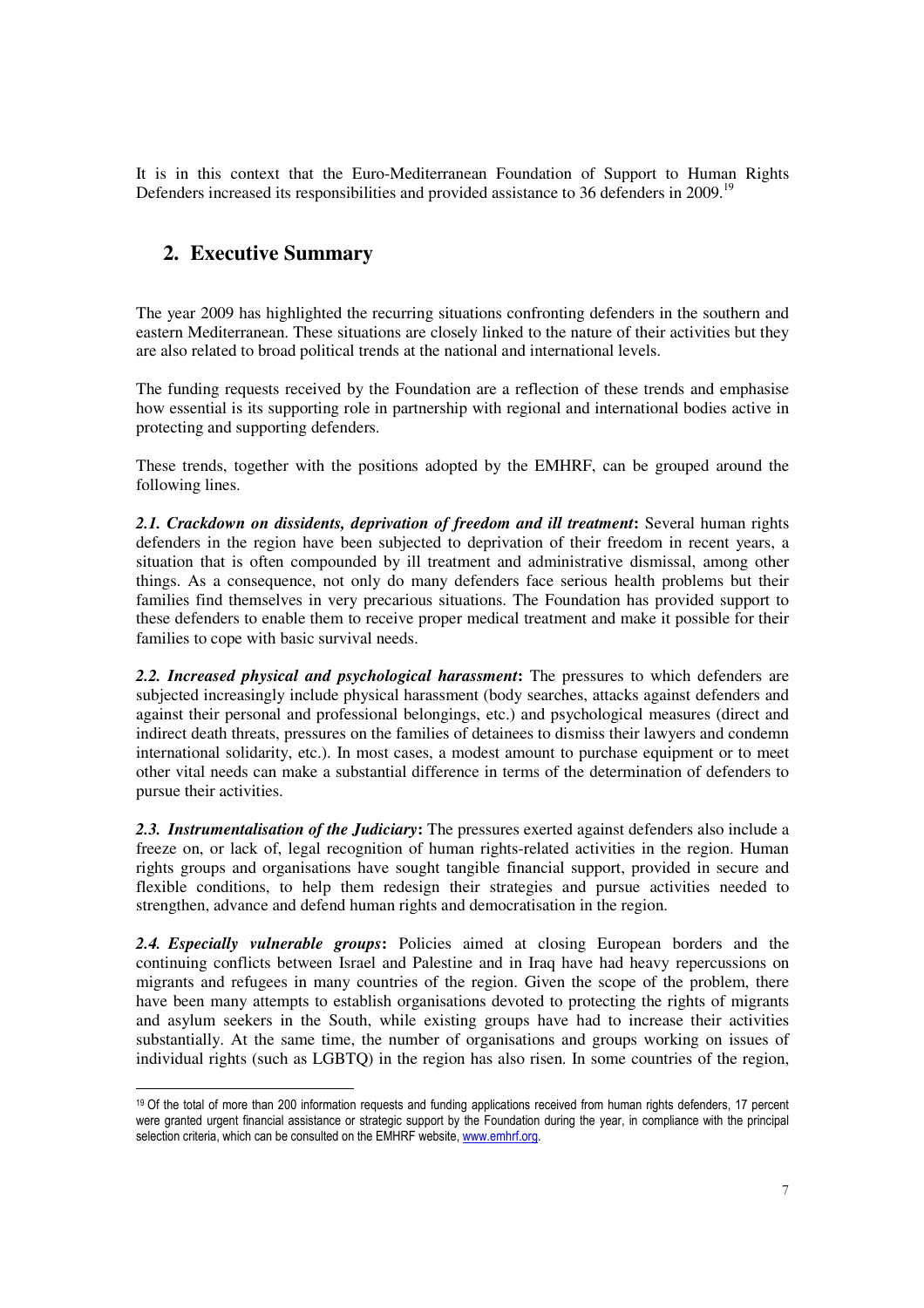both the legislation and the practices affecting these persons are explicitly discriminatory. Organisations and defenders who attempt to challenge these laws and practices and their negative impact on individual rights seldom receive legal recognition or face numerous obstacles in carrying out their activities openly and effectively. Accordingly, the Foundation has paid particular attention to groups that could be considered especially vulnerable and has responded by providing support to strengthen the activities of the region's civil society in this area of focus.

*2.5. Operating difficulties of independent NGOs***:** The region's associations have very uneven levels of operations and access to financial resources. Several independent NGOs lack the qualified human resources and physical resources they need to pursue their activities in effective manner and ensure their long-term viability. In many countries of the region where conditions are difficult, access to outside funding is very limited. There are many small organisations that would like to put their activities on a more professional footing but lack the qualifications and support needed to prepare funding applications meeting the criteria set by major donors. Thus the provision of small grants to strengthen human resources and operating capacities was needed, especially since these expenses are seldom taken into consideration by major international institutions.

# **3. Interventions in Support of Human Rights Organisations, Groups and Defenders**

The support provided by the Foundation to defenders in 2009 can be divided into two broad categories.

#### *3.1. Urgent interventions in support of defenders and NGOs facing difficulties or at risk*

The Foundation has acted on a short-term basis to provide emergency assistance in a timely, tangible, and confidential manner to 17 human rights defenders who were in difficulty or at risk in the region.

Particular attention was paid, in the context of this activity, to *countries in the region where the needs are particularly critical because of the context in which civil society operates (Syria, Algeria, Tunisia and Egypt)*.

These interventions targeted the following situations, among others, for emergency support:

- About a dozen defenders whose lives were under threat as a result of serious health problems were given assistance so they could seek *proper medical treatments* in their country or abroad. The decisions to grant support were based on such factors as egregious violations of the defenders' rights or their inability to assume the costs involved because of their ongoing struggle in favour of human rights.
- A defender who faced arbitrary judicial proceedings because of his position in favour of respect for human rights received support to meet the *basic needs of his family*, which lived in precarious conditions following his arrest.
- Support was provided to five human rights organisations facing *sudden and/or unforeseen administrative, financial or legal obstacles* to enable them to pay operating and rental expenses and pursue their activities in favour of human rights.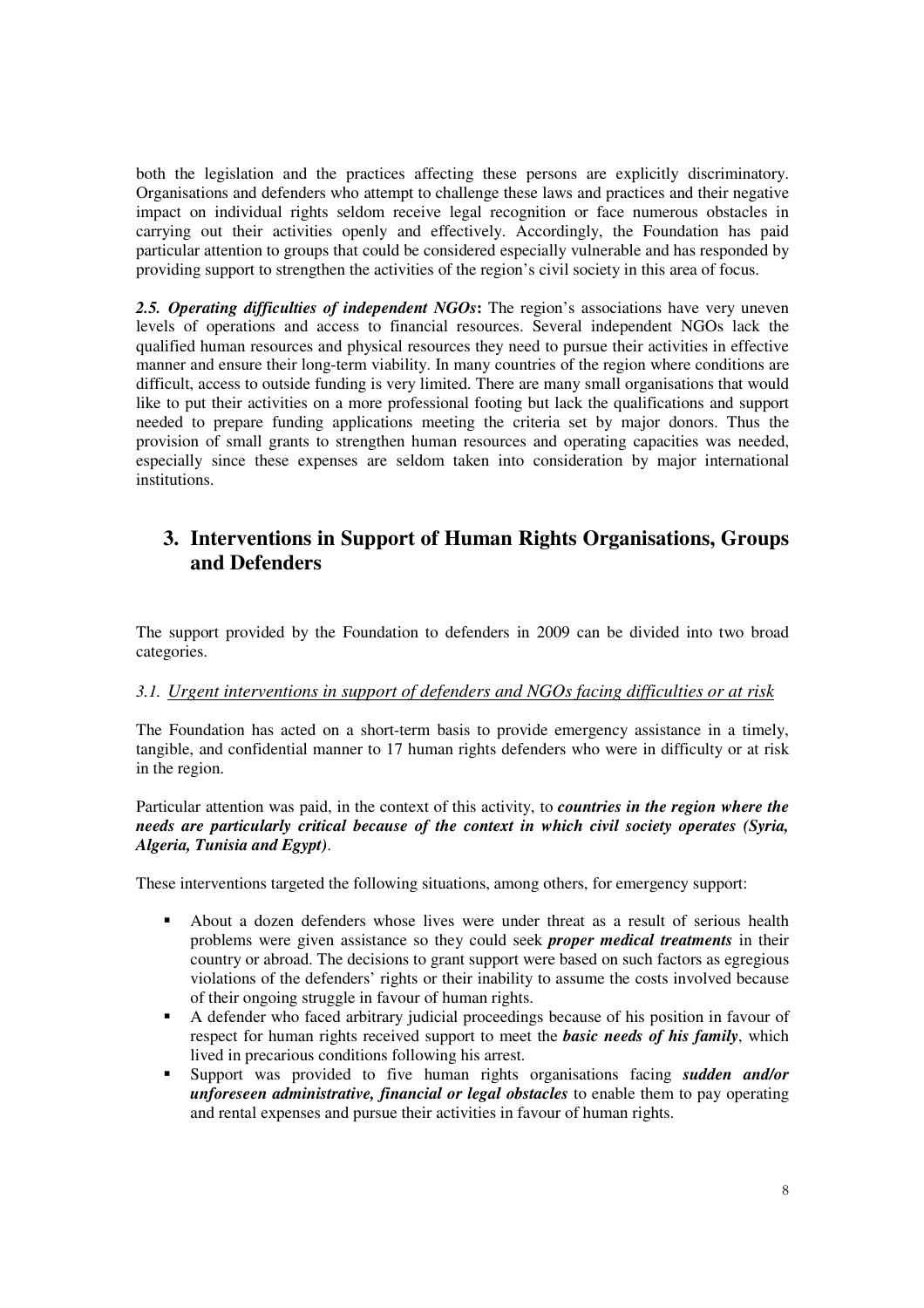Support was provided for a project whose *success depended on time-critical factors,* aimed at providing assistance to several asylum seekers from the South and to develop mechanisms for the protection and defence of their basic rights. The decision to provide this support was based on the fact that it was difficult for the organisation to obtain funding from other donors within the proper time period and under the proper security conditions.

One of the main goals of the Foundation's interventions is to ensure that defenders and NGOs in difficulty are able to pursue their activities over the medium and long term. To that end, it has sought the involvement of regional and international partners to provide effective support to several defenders and their families. More specifically:

- The EMHRF was instrumental in having two international partners pay for the additional expenses linked to the medical treatments received by three human rights defenders and reimburse the operating and rental costs paid by a human rights organisation that was facing a deadlock situation. In three of those four cases, the Foundation acted as an intermediary.
- The EMHRF coordinated its action with a specialised non-governmental organisation (NGO) to enable six human rights defenders facing serious health problems to receive rehabilitation treatments as well as assistance towards their economic reintegration.
- The EMHRF played and continues to play an advisory role with two recently created organisations in difficulty, operating in rural areas, to familiarise them with the steps to be followed in areas such as project methodology and fundraising, and has provided them with a list of potential donors for their future projects.
- The EMHRF also coordinated four of its emergency support actions with several regional and international organisations in the context of their solidarity interventions in favour of defenders (solidarity campaigns, press releases, trial observation missions, letters to government officials, etc.).

Overall, the results of the urgent support provided to these 11 individual defenders and six NGOs were very positive:

- The interventions contributed to a notable improvement, at time 'T', in both the physical and psychological abilities of the 11 individual defenders who received urgent support to help them overcome their difficulties at the time. The situation of nine defenders improved considerably, thanks to the reimbursement of their hospital and medical costs. Unfortunately, two defenders saw no real improvement in their physical condition; one of them was unable to overcome his ailment over the long term because of a serious immune deficiency.
- The interventions also helped five human rights organisations to restore some stability and to establish a plan of action enabling them to pursue their activities on behalf of human rights. These results could not have been achieved without the Foundation's support. As for the time-critical project, the support received from the Foundation made it possible to avoid the worst for 39 of the 42 asylum seekers facing precarious conditions.

### *3.2. Strategic interventions aimed at strengthening the resources of defenders and independent NGOs to develop and implement programmes and projects focused on innovative or sensitive thematic areas within the regional context*

At its meetings of 28-29 March and 21-22 October 2009, the Foundation's Board decided to support 22 projects submitted by 19 organisations, groups and defenders in the region. This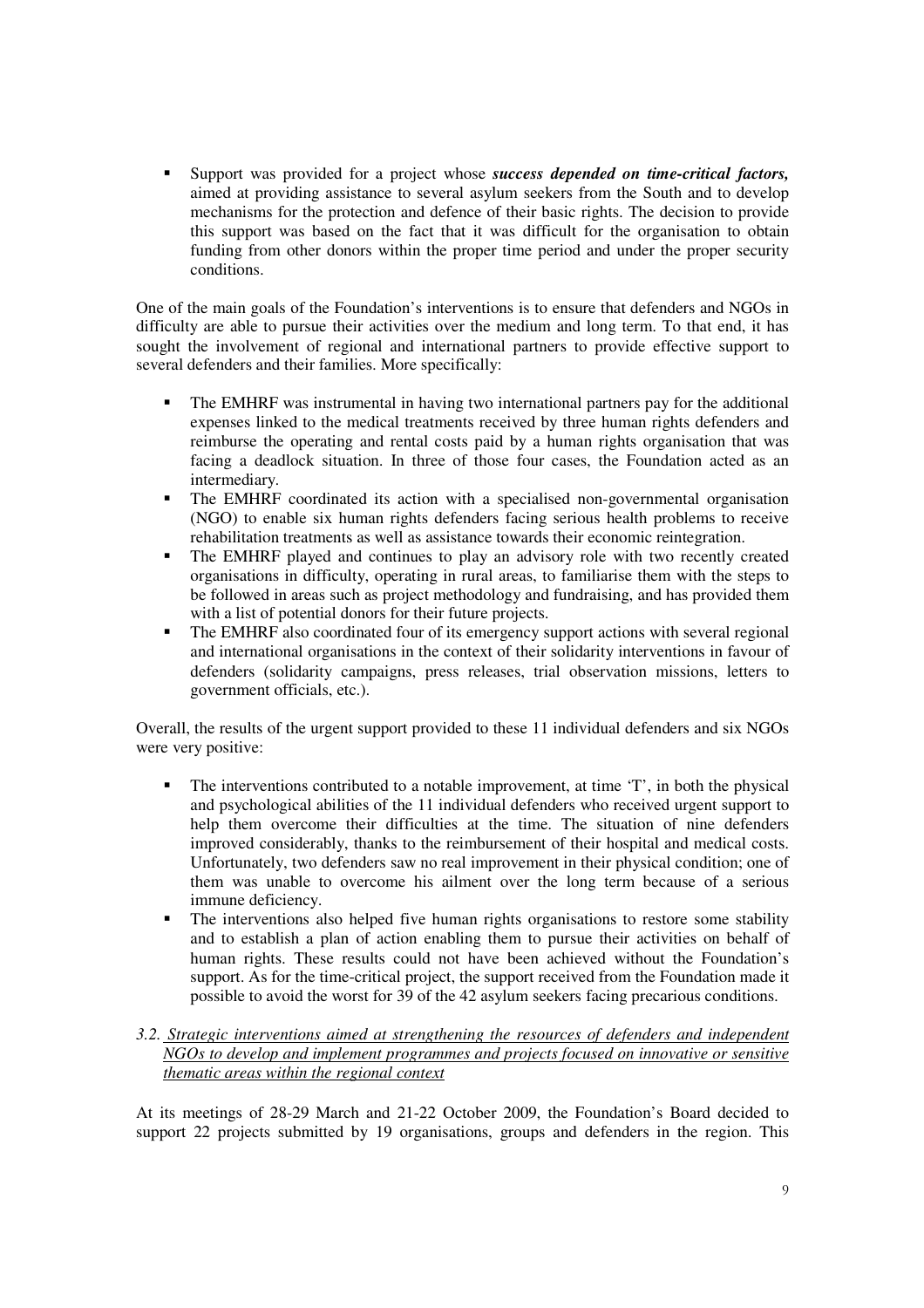support made it possible, among other things, to strengthen the visibility, human resources and management capabilities needed to establish structures or ensure the effective implementation of innovative activities to protect and defend human rights in the region.

Strategic support was provided in the following situations, in particular:

- **Payment of rental and equipment costs** associated with the establishment of three new structures and with the strengthening of the activities of four human rights groups and organisations at the national and international level.
- *Payment of travelling costs* associated with monitoring missions and of the *publication costs of reports* on human rights violations by six groups and associations, in order to raise awareness about these violations among NGOs, governments and intergovernmental bodies at the national, regional and international levels.
- **Recruitment of the staff needed** to ensure the effective management of human rights projects submitted by seven organisations (legal and other advisors, project manager, accountant, etc.) and to expand contacts, and increase the fundraising prospects of two groups and organisations working on sensitive issues.
- **Training young members** of four organisations in human rights instruments and mechanisms, to help them develop communications tools and project management skills.

In particular, the Foundation provided support to defenders who wanted to set up and develop projects dealing with priority and sensitive issues within the regional context, and targeting groups that could be seen as particularly vulnerable or needing special assistance.

In the context of the regular proposals that were brought to the Board's attention, the following issues were given special consideration:

- Protecting the rights of migrants, refugees and asylum seekers
- Protecting the rights of women and strengthening their leadership
- Documenting human rights violations in general
- Protecting the rights of minorities
- Protecting economic, social and cultural rights
- Fighting against homophobia and defending the rights of LGBTQ
- Fighting against impunity

In its role as intermediary and advisor to its recipients, the Foundation:

- Encouraged and supported the development of yearly and/or multiyear action plans, in some cases backed by a fundraising strategy, by five groups and associations working in countries where the political climate is particularly difficult for NGOs. The Foundation was thus able to respond strategically to the needs of four of those groups to enable them to pursue their activities over the longer term.
- Facilitated contacts, acted as intermediary, provided a list of potential donors and/or helped in the submission of funding requests in five cases.
- Encouraged six organisations to contact other national organisations working on projects dealing with similar subjects in the country, or to contact national and regional networks. These contacts were intended to give them an opportunity to share experiences, to look at the potential for synergies and coordinated initiatives, and to receive non-financial support that enhances the scope and sustainability of their action.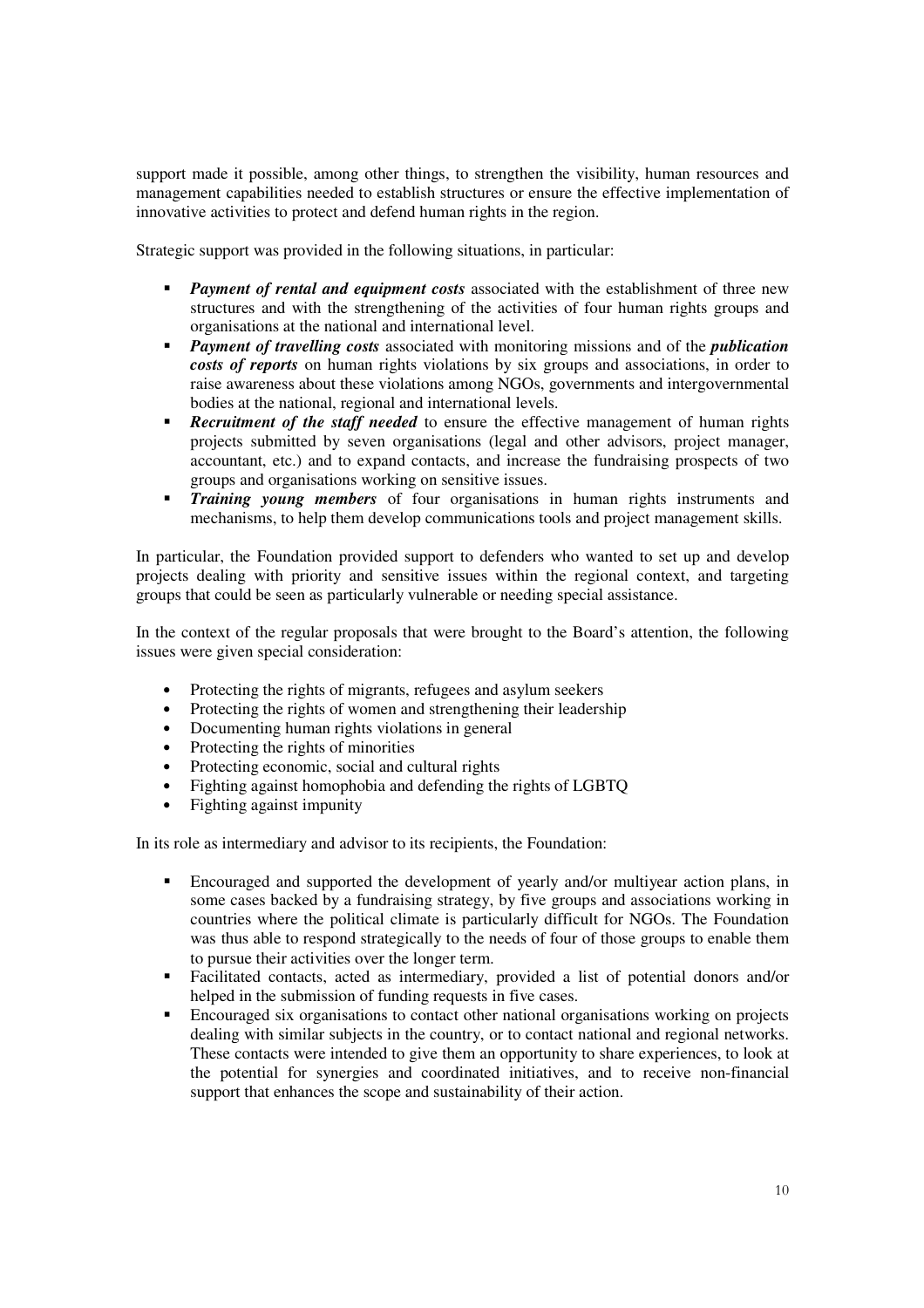It is difficult to measure the current results of the strategic funding provided by the Foundation to defenders, mainly because most of these partnerships are still ongoing. In 11 cases where the intervention has reached an advanced stage or has been completed, the following results can be mentioned:

- Thanks to documents published and travel made possible through the Foundation's support, a human rights group was able to launch an advocacy campaign that resulted in the release of a number of prisoners who had been arbitrarily sentenced and imprisoned because of their opinions.
- Two human rights organisations were able to obtain funding from other donors and to ensure, at least in part, their independence and the viability of their activities over the medium term.
- An organisation devoted to defending women's rights was able to develop a coordinated national strategy to respond to growing harassment and political persecution of human rights defenders.
- Two human rights organisations were able to establish new structures designed to support and provide advice to victims of violations. One of them received support from a national network that enabled it to heighten its profile and develop plans to pursue its activities over the long term.
- Approximately 40 NGO actors were able to take training in instruments and mechanisms linked to the protection of relevant human rights, in the development of communications tools and in project management.
- Several regional and international actors were able to receive detailed information on the situation and status of human rights violations, thanks in particular to publications produced by four groups of defenders with the support of the Foundation.

# **4. Following-up on the Situation of Human Rights Defenders**

In 2009, monitoring and follow-up on the situation of human rights defenders was achieved mainly by establishing and maintaining regular contacts with funding recipients and with other partners of the Foundation, as mentioned above.

The purpose of this action was to assess the impact of the support provided and, where needed, to ensure prospects for longer-term support. Two additional activities were implemented in the course of the year in pursuit of this goal.

### *4.1.Visit to Algeria*

The primary purpose of the Foundation's visit was to identify civil society activities that might benefit from EMHRF support, following an initial mission conducted by two consultants in June 2008.

The purpose of the first mission was to provide an overview of the NGO movement in this country with a difficult environment and to make recommendations. The follow-up visit made it possible to meet human rights organisations whose work had been hailed by the consultants following their 2008 visit, and also to make recommendations to the Board so it could make decisions about any proposals submitted to the Foundation.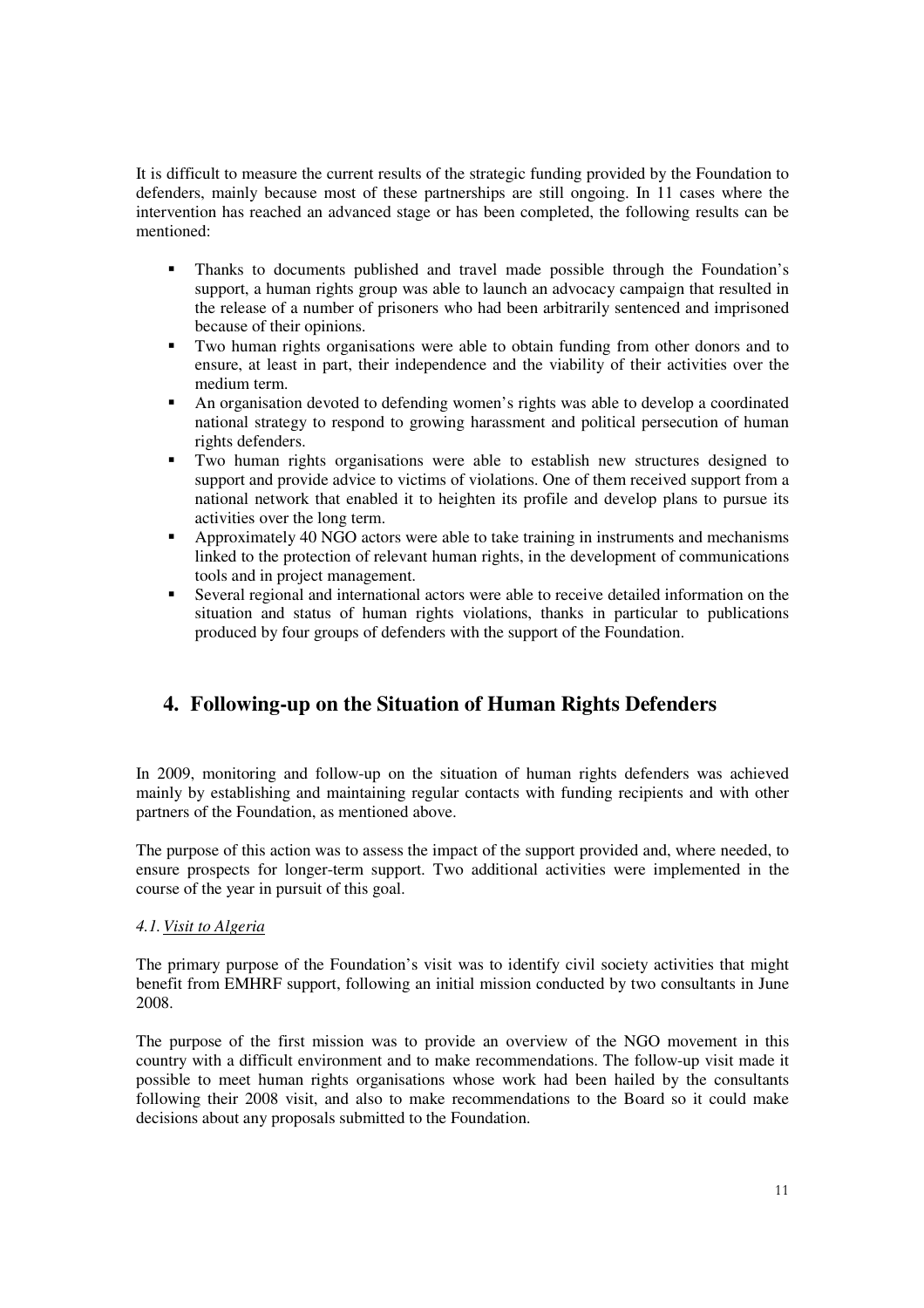The visit also made it possible to meet EMHRF partners to discuss ongoing projects, as well as representatives of Algerian civil society, international organisations and foreign missions to introduce them to the Foundation's work and promote cooperation and the sharing of information between these actors and the Foundation.

The report on the visit was discussed by the Board at its meeting of 28-29 March 2009, along with recommendations on new initiatives and on the follow-up. As a result, a follow-up was undertaken with five partners; support was provided to a defender in difficulty; and two NGOs received support for projects dealing with innovative and sensitive issues in the country. An account of the visit and some recommendations were also shared with several international partners of the Foundation.

#### *4.2.Follow-up meetings in Europe*

Follow-up meetings between representatives of the Foundation's Board and Secretariat and defenders in difficulty as well as recipients of EMHRF funding were held on the following dates in 2009: 4-7 June; 15-16 September; 19 November; and 26 December.

The purpose of these meetings was not only to ensure regular monitoring of the situation of human rights defenders in countries where conditions are particularly difficult, but also to facilitate cooperation and the development of coordinated actions with other regional and international partners of the Foundation in order to provide additional, nonfinancial assistance to human rights defenders in facing serious difficulties.

The results of these follow-up meetings and the coordinated action of several partners were especially favourable, as indicated at point 3. At the same time, a follow-up on the situation and needs of four human rights organisations was conducted and recommendations were made to the Board for a quick final decision.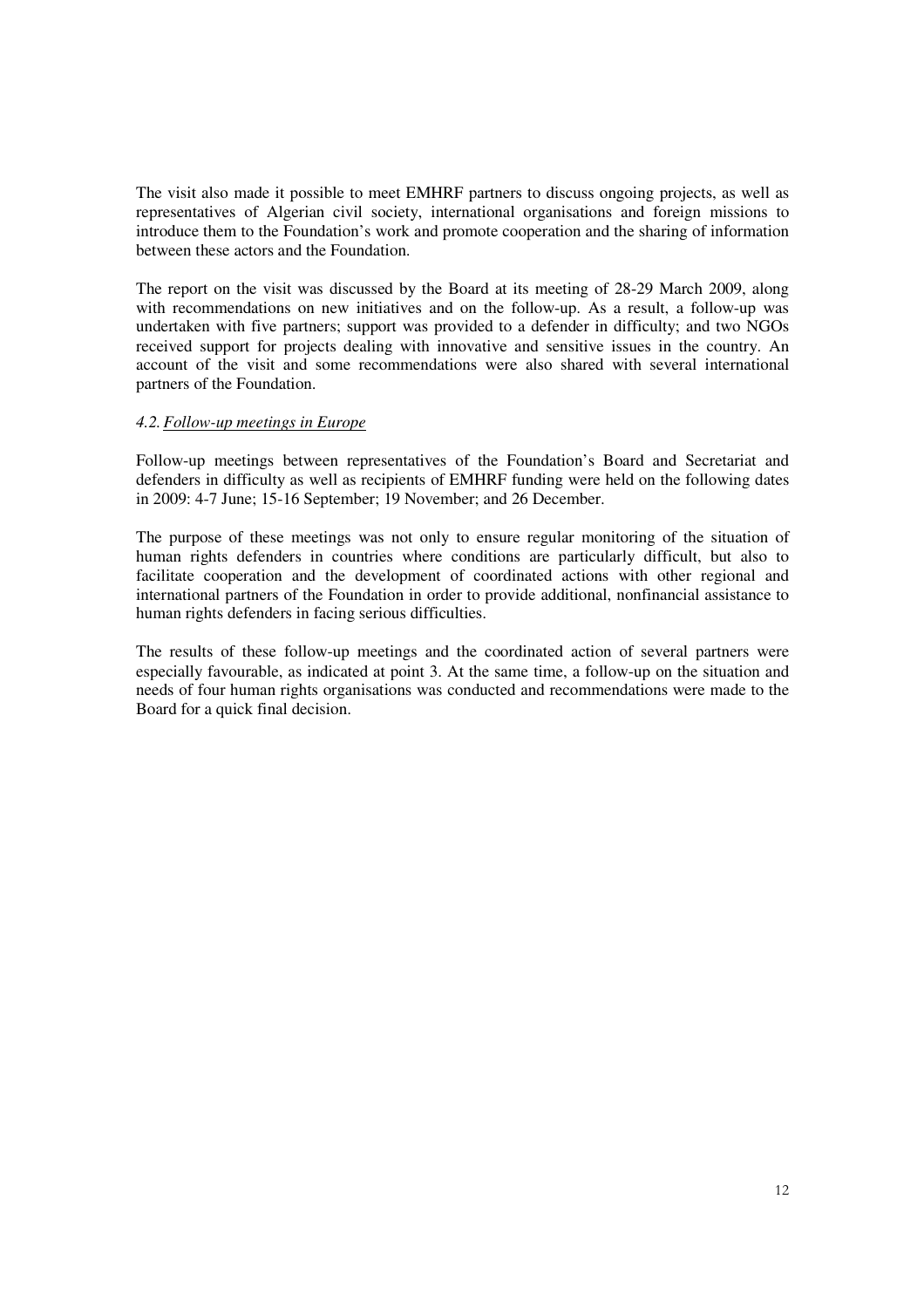# **5. Statistical Overview of 2009 Interventions**

To increase the readability of the EMHRF's actions in support of defenders in 2009, the graphs in the following pages focus on: types of intervention; thematic areas; activities of recipients; types of expenditures covered; types of follow-up; gender perspective; and country.



*5.1. Types of intervention*

*The percentage distribution of urgent and strategic interventions remained relatively unchanged from last year.* 

*Strategic interventions represent two thirds of all interventions by the Foundation, mainly because of the desire of many independent human rights groups and organisations to put their operations on a more professional footing and to strengthen their prospects for pursuing their activities. Few donors give priority to the operating and management costs of these organisations, even though they are an essential condition to the effective implementation of their programmes and strategies over the longer term.* 

*While the amounts of urgent actions are lower (EUR 4,600, on average) than those of strategic interventions (an average of EUR 12,000), urgent interventions play a particularly important role in the eyes of the EMHRF because they essentially target defenders facing precarious conditions in countries defined as priority by the Foundation.*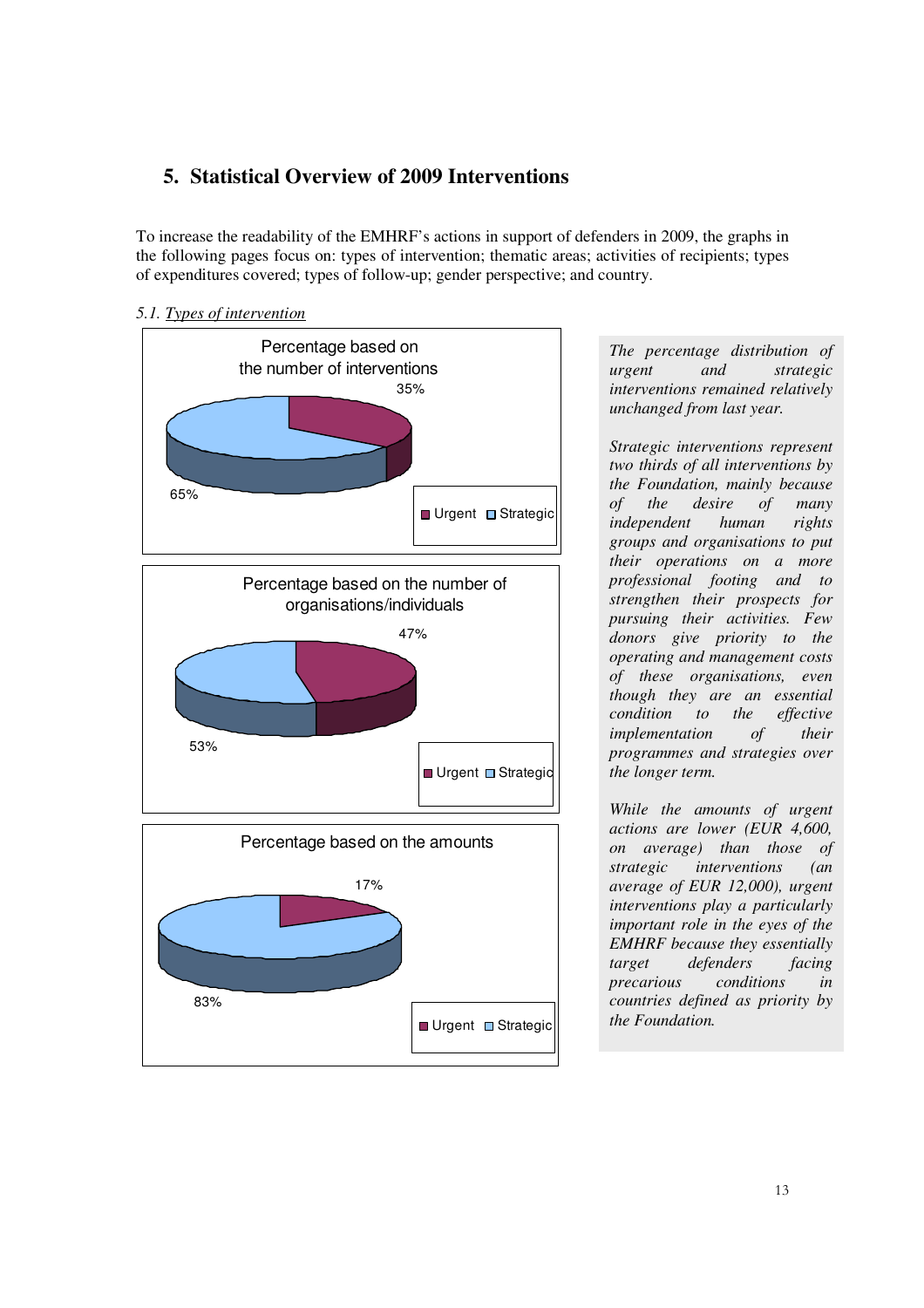### *5.2. Thematic areas<sup>20</sup>*







*In its 2009 interventions, the*   $p$ aid special *attention to strengthening the protection of the rights of groups seen as particularly vulnerable (women and children, migrants and refugees, minorities, including LGBTQ and persons with disabilities), without diminishing in any way the importance given to the promotion of civil, political, economic, social and cultural rights in countries of the region where conditions are especially difficult.*

*A comparison with 2008 data shows an increase in the number of actions designed to promote and protect the rights of migrants and refugees in the southern and eastern Mediterranean (8.5% increase) and of minorities (15% increase).* 

*The contrast between the percentage of recipients and the amounts of the interventions under 'right to health' is explained by the fact that several defenders received medical treatments that were relatively less costly.*

<sup>-</sup><sup>20</sup> Some grants essentially belong to several thematic areas at once, and these grants are included under all the respective thematic areas, in order to keep the overall picture as appropriate and relevant as possible. This approach means that the total percentage of all thematic areas might exceed 100.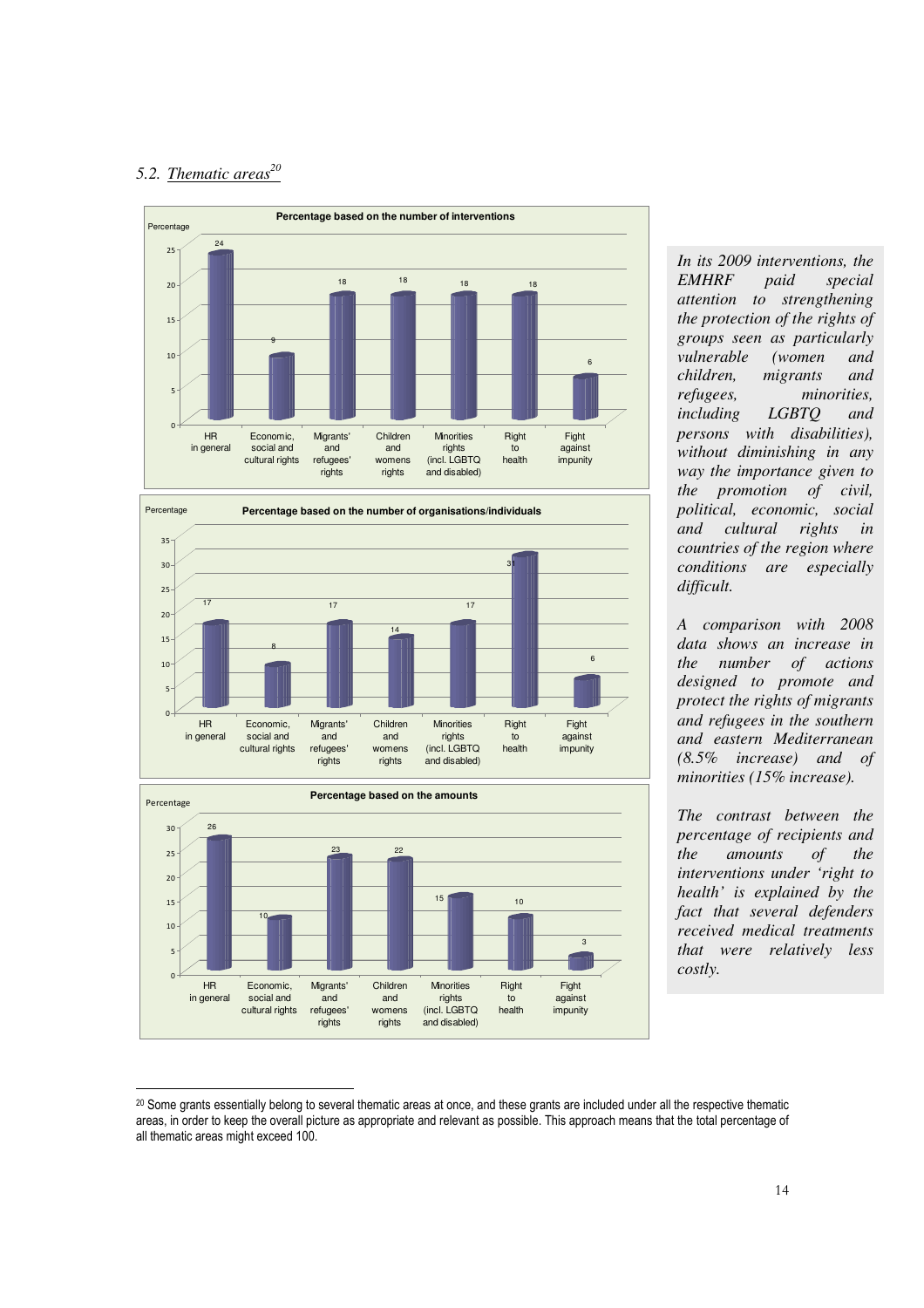#### *5.3. Activities of recipients<sup>21</sup>*

-







*The activities pursued by recipients of EMHRF funding are very diversified, and only a significant portion is represented in the graphs on this page.* 

*Information, publishing, legal aid and human rights education and training are the main activities pursued by recipients, whether measured by the number or by the amounts of the Foundation's interventions.* 

*To enable them to strengthen their capacities as well as the visibility of their activities over the medium and long term, the EMHRF essentially supported expenditures linked to the operation of independent NGOs that is, operating and rental costs, and costs associated with human and physical resources.* 

*The higher percentages displayed for human rights education and training are explained mainly by the high number of final recipients. About 40 young NGO members took part in training sessions on relevant human rights instruments and mechanisms, on the development of communications tools and on project management, that were given by recipients of the Foundation's support in 2009.* 

<sup>&</sup>lt;sup>21</sup> Some grants essentially cover several activities implemented by the recipients at once, and these grants are included under all the respective activities, in order to keep the overall picture as appropriate and relevant as possible. This approach means that the total percentage of all activities might exceed 100.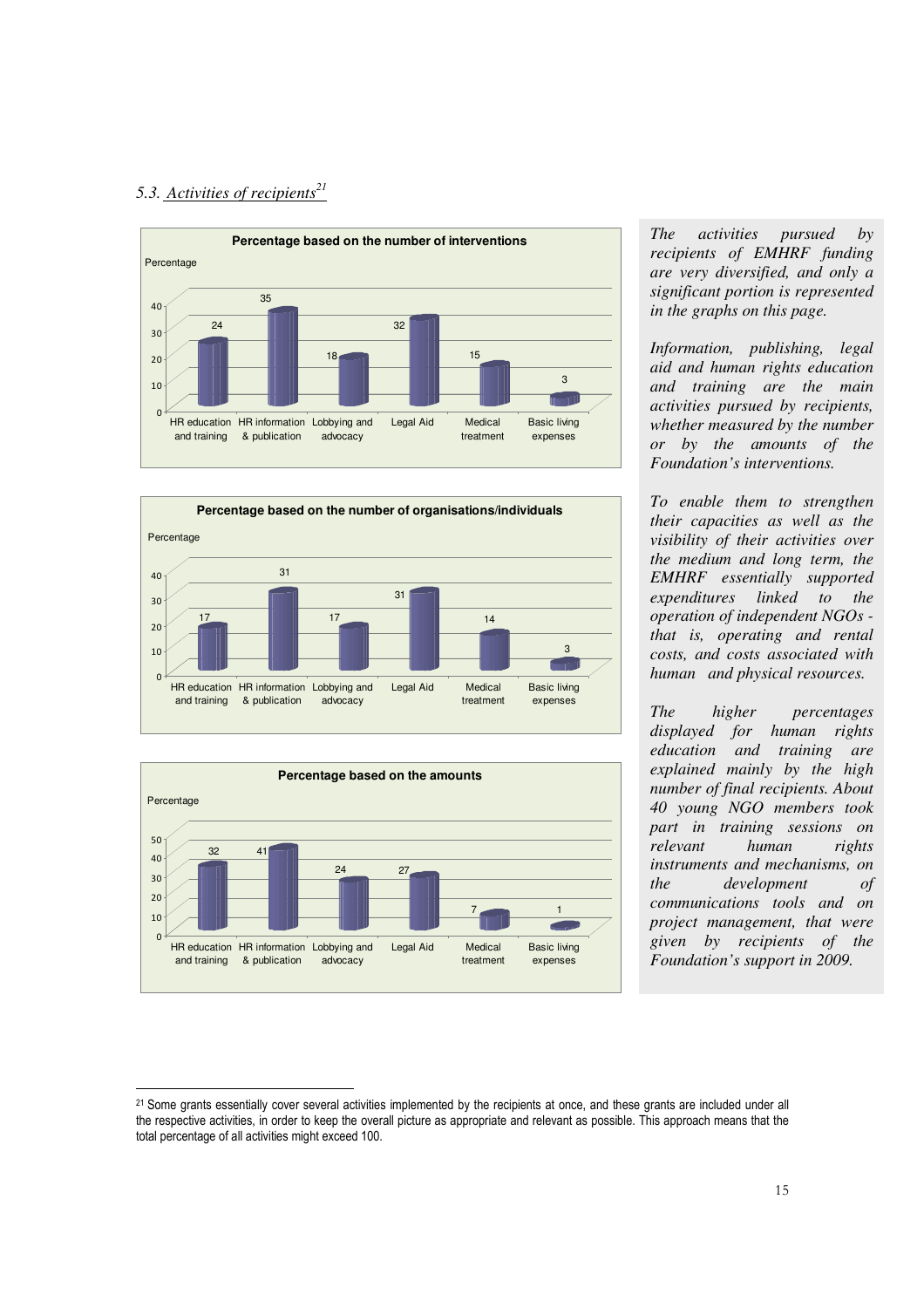### *5.4. Types of expenditures covered<sup>22</sup>*

-



<sup>&</sup>lt;sup>22</sup> Some grants essentially aim at reimbursing several types of expenditure at once, and these grants are included under all the respective types of expenditure, in order to keep the overall picture as appropriate and relevant as possible. This approach means that the total percentage of all types of expenditure might exceed 100.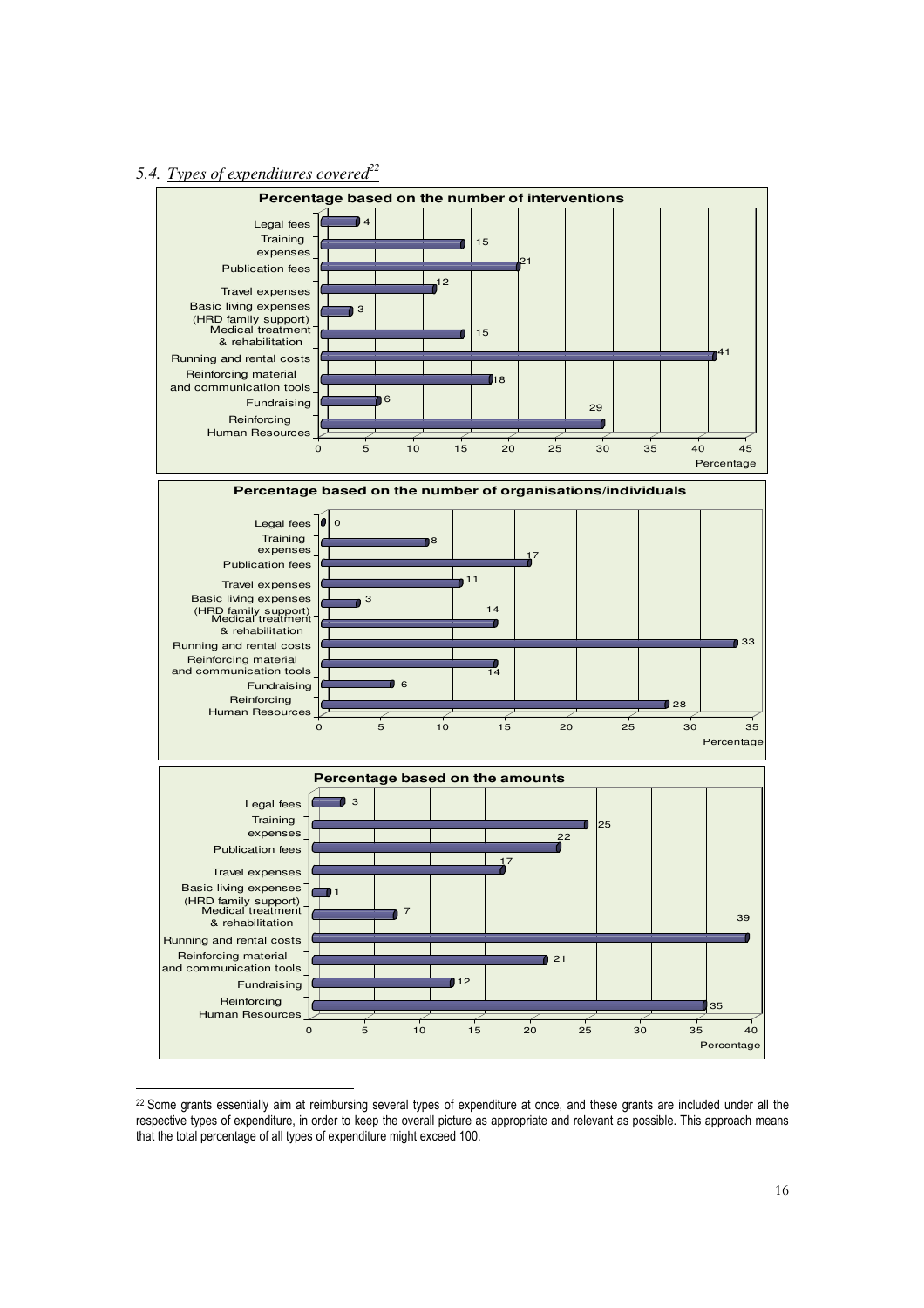### *5.5. Types of follow-up<sup>23</sup>*

-



*In its capacity as intermediary and advisor to its recipients, the Foundation sought primarily to follow up on the development of yearly or multiyear plans, on strengthened networking activities and information sharing, and on the extent to which other potential donors were approached during the year 2009.* 

 $23$  For some grants, the EMHRF might carry out several types of follow-up at once, and these grants are included under all the respective types of follow-up in order to keep the overall picture as appropriate and relevant as possible. This approach means that the total percentage of all types of follow-up might exceed 100.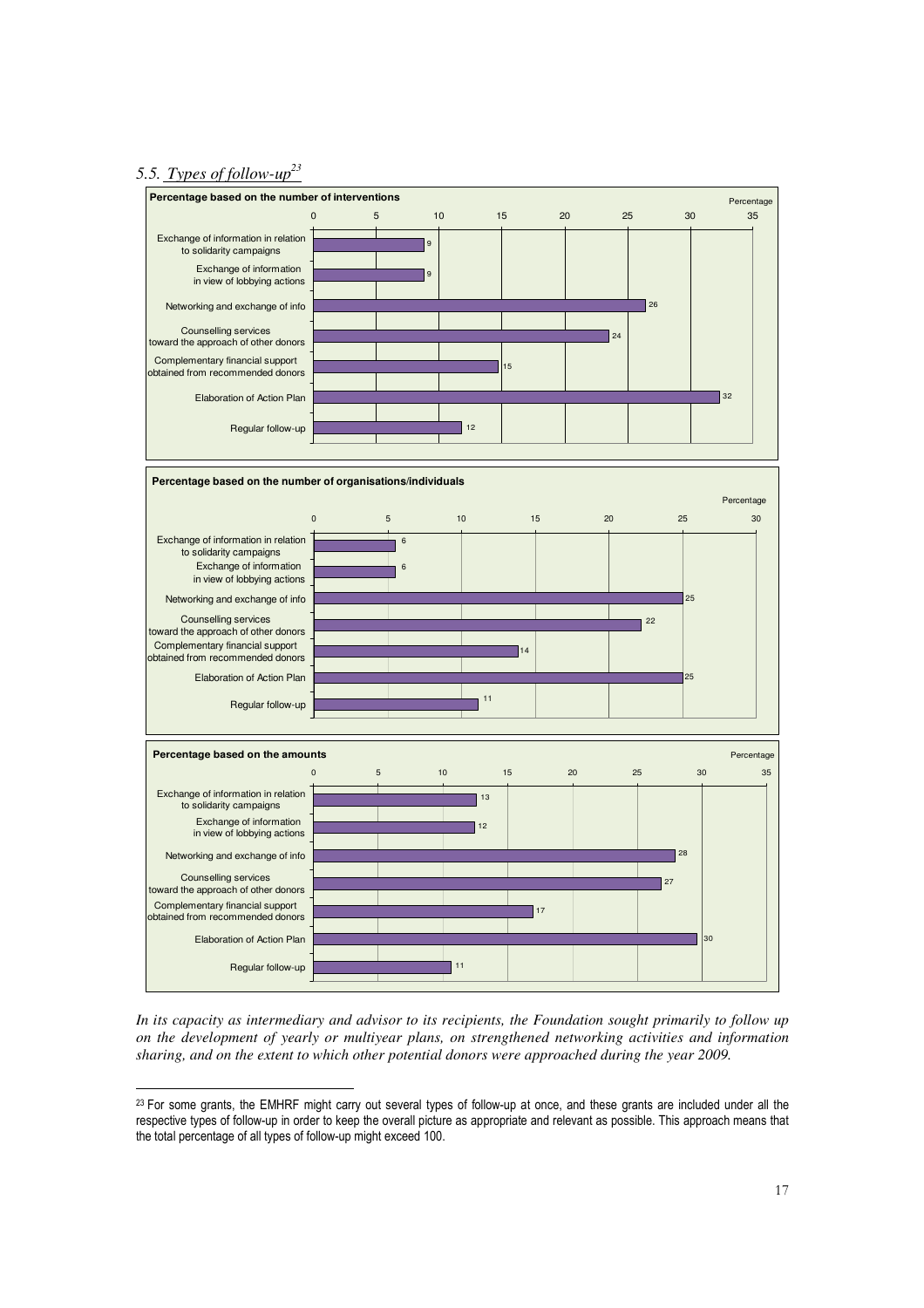### 5.6. *Gender<sup>24</sup>*







*Gender issues are an integral part of the EMHRF's intervention strategy.* 

*Because women's specific situation and their role in defending human rights require special attention, the Foundation has given a degree of priority to projects dealing specifically with gender issues and with strengthening women's involvement and leadership as defenders. The proportion of interventions related to gender issues remains unchanged from last year.* 

*The notable reduction, relative to 2008, in the granted to individual women defenders and to defender' families, which consist primarily of women and children, is explained by the fact that while the Foundation's support was ongoing in previous years, it did not need to be renewed in 2009.* 

<sup>-</sup><sup>24</sup> Several grants aimed at reinforcing both the leadership of women defenders and projects on women's rights at the same time. Therefore, these grants are included under both categories in order to keep the overall picture as appropriate and relevant as possible.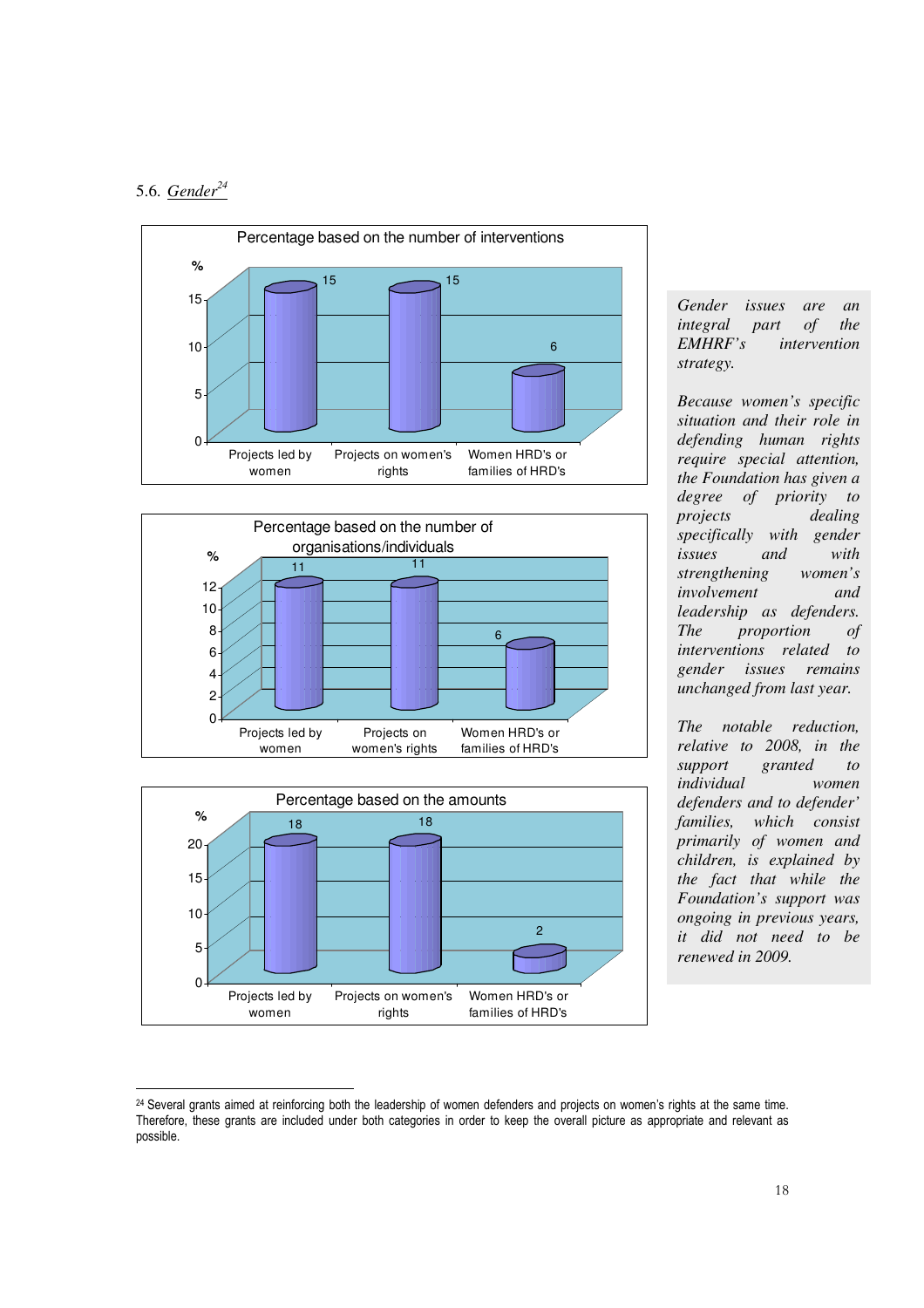### *5.7. Countries*







*In light of broad political trends at the national and international levels, the year 2009 highlighted once again the continuous needs expressed by defenders active in Syria, Egypt, Algeria and Tunisia.* 

*Independent NGOs in those countries are either unable to receive legal recognition or can do so only with difficulty, and thus have limited access to national or international funding sources. As a result, they have only limited scope in their operations or in their prospects for pursuing their activities over the long term. For these reasons, the Foundation has continued to give priority to these countries in its interventions in 2009.* 

*There was an increase in the support given to Palestinian and Israeli defenders compared to last year, which is mainly due to the deterioration of the human rights situation. The category 'Other' refers to Arab defender organisations operating mainly outside the region whose activities nonetheless have repercussions on the human rights situation in the EMHRF's countries of intervention.*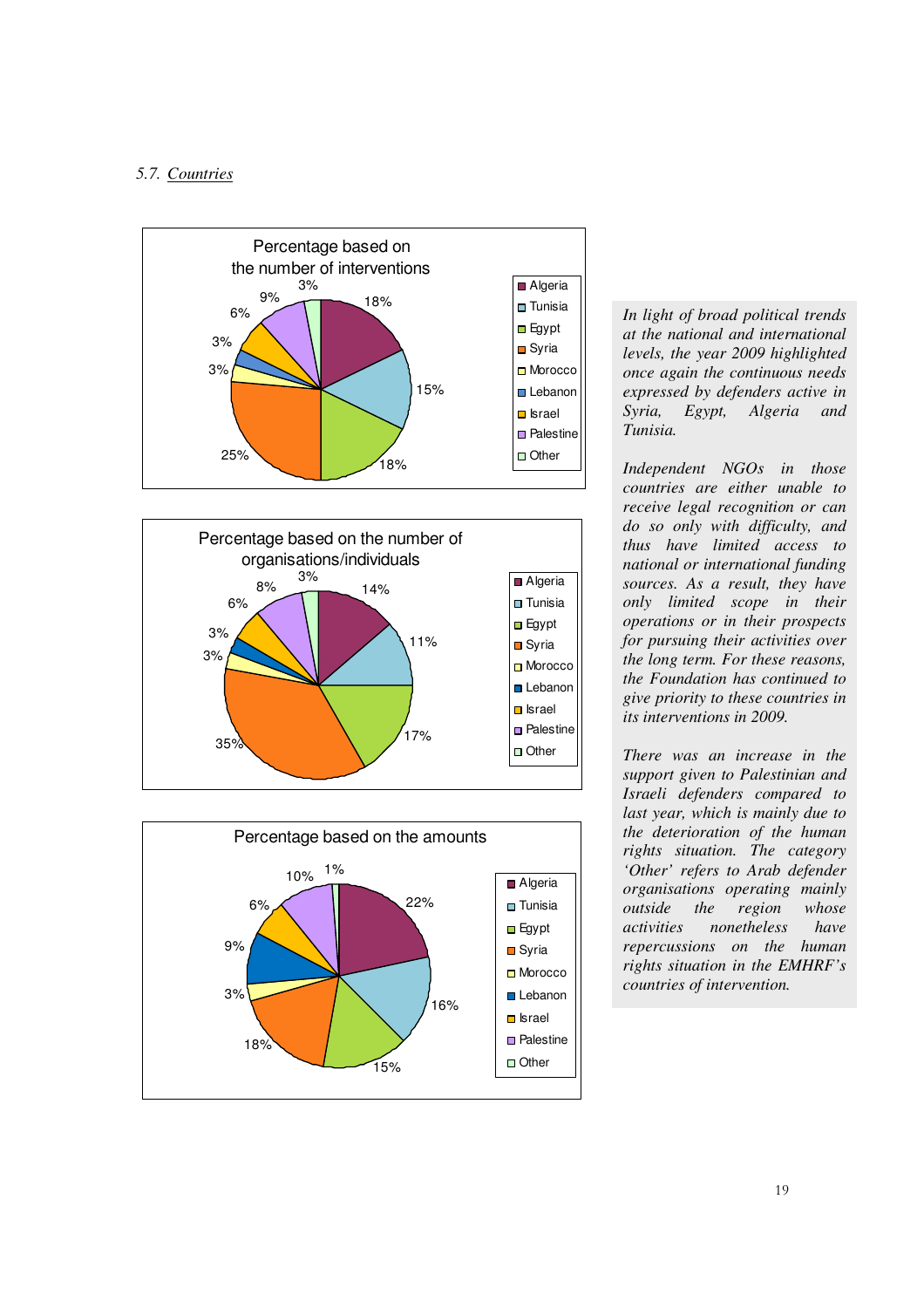# **6. Organisational Matters**

### *6.1. External evaluation, 2005-2008*

In 2009, the Foundation completed the first external evaluation of its activities during the years 2005-2008. This promising assessment, commissioned by the Swedish International Development Cooperation Agency (SIDA), in partnership with the Danish International Development Agency (DANIDA) and the Foreign Ministry of the Netherlands, and conducted by the consultancy company COWI A/S, showed, among other things, that the immediate risk facing defenders had diminished when they had received urgent funding and that those who had received non-urgent funding had seen their visibility and their activities increase in the region. The evaluation also showed that the Foundation is uniquely placed "to provide grants to human rights defenders and human rights organisations in the Middle East and North Africa, because it is well informed about the human rights situation in the region and the consequences for human rights defenders" and "has developed a very credible grant giving" profile and mechanism.

"Because of the human rights situation in the region, urgent and non-urgent funding remains very relevant for human rights defenders and human rights organisations in the region. Urgent funding is relevant because it can be provided in a quick and secure manner. Non-urgent funding is relevant because it provides funding to newly formed human rights organisations addressing human rights issues which are sensitive in the human rights context, and reaching people who otherwise would not be reached".<sup>25</sup>

With regard to the implementation of the main recommendations made by the external consultants, in January 2010 the Foundation developed a database that includes information on applicants and recipients, as well as on the results that the latter were able to achieve thanks to the grants they received. The EMHRF has also revised the logical framework of its action by adding verifiable quantitative and qualitative indicators. In early 2009, the Board undertook to develop strategic intervention documents relating to its priority countries - Syria, Tunisia, Algeria and Egypt - based on the situation of defenders and on the Foundation's experience in recent years. And last, the Secretariat is developing simple, standardised tools to facilitate accountability on the part of recipients. These tools should be finalised during the current year (2010).

#### *6.2. Partnerships and fundraising*

In 2009, the Euro-Mediterranean Foundation of Support to Human Rights Defenders enjoyed the confidence of, and received generous contributions from, the Swedish International Development Cooperation Agency (SIDA), the European Commission through the European Instrument for Democracy and Human Rights (EIDHR), the Danish International Development Agency (DANIDA), the Foreign Ministry of the Netherlands, the Open Society Institute (OSI) Foundation and other small private funds.

The Foundation also sought to diversify its funding sources in an effort to secure adequate resources to pursue and develop its activities in light of the regional context. The Foundation held several meetings with representatives of the French Foreign Ministry and, based on their suggestions, submitted a request to that ministry that, unfortunately, did not produce the desired outcome.

<sup>-</sup><sup>25</sup> COWI A/S, External Evaluation of EMHRF, 2005-2008, Final Report, December 2009. The executive summary of the report can be found at: http://www.emhrf.org/usr/00000003/00000164.pdf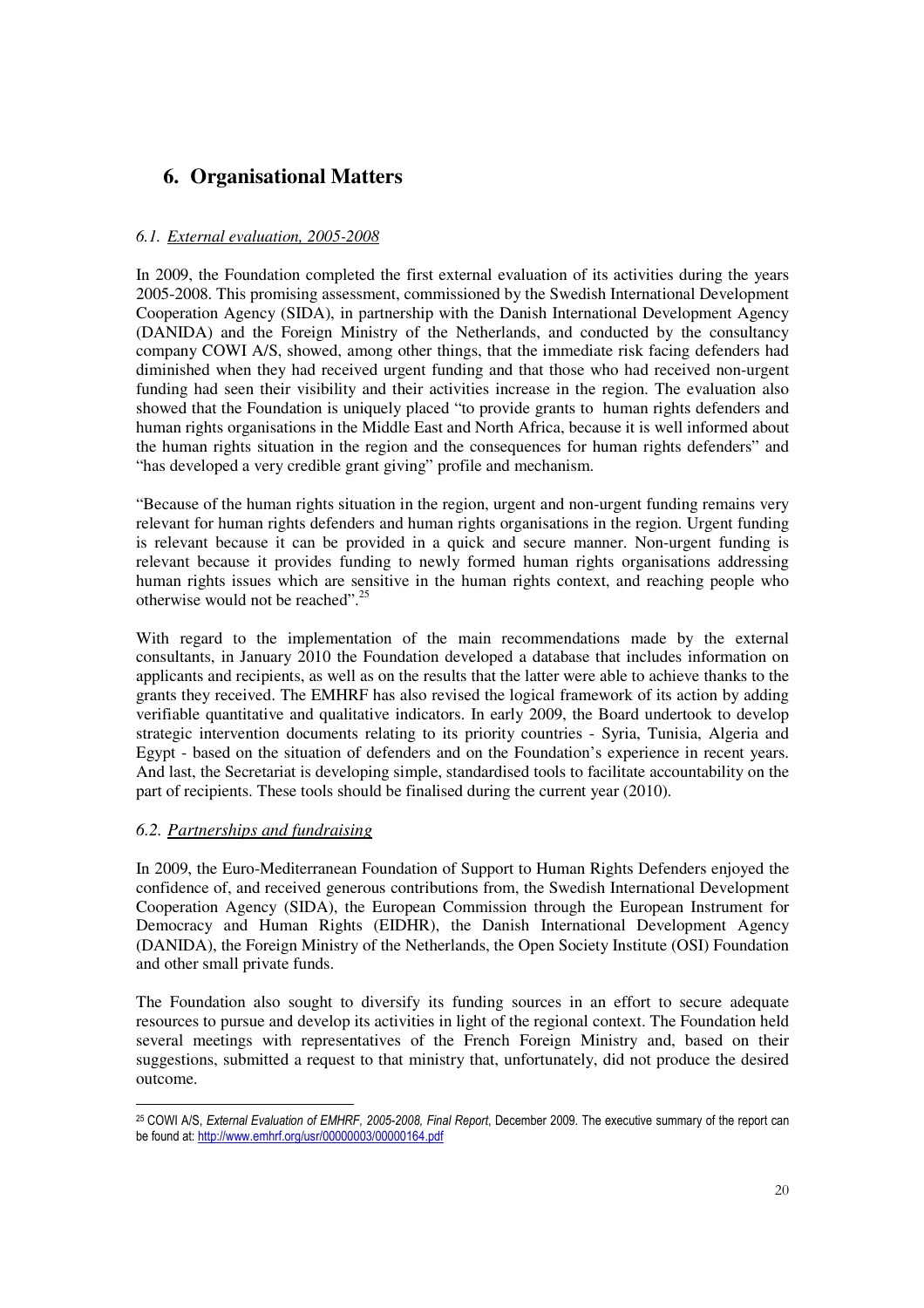The Foundation toured the United States and Canada on 15-22 June 2009 and took part in meetings of strategic importance<sup>26</sup> not only to meet donor institutions but also to promote its activities, its mission and its goals through meetings with NGOs, research institutes, foundations, and representatives of the Arab communities in Canada and the United States, as well as personalities. The results of these meetings were especially favourable, strengthening opportunities for cooperation with more than 15 partners in the area of financial and political support to human rights defenders in the southern Mediterranean, and raising the possibility that the EMHRF might receive support for its activities from a few private foundations. Based on these meetings, the Board has decided to register the Foundation as a 'charitable organisation' under Section 501(c)(3) of the U.S. Internal Revenue Code, as this will enhance its chances of obtaining funding support from private American foundations. To that end, it has signed an agreement to establish an 'American Friends' Fund with KBFUS (King Baudouin Foundation United States), which will act as the EMHRF's agent for taxation purposes.

Finally, the Board believes it is particularly important for the Foundation to expand its involvement in foundation networks operating in Europe, North America and the Middle East in order to share experiences and strengthen cooperation in support of human rights defenders in the region. In that context, the EMHRF attended an event organised by the Arab Foundation Forum (AFF), a recently established platform for dialogue among Arab foundations, and has decided to apply for membership, $^{27}$  primarily to develop the Foundation's visibility and profile as a Euro-Arab donor, to benefit from networking opportunities and to raise awareness about human rights issues. And last, the Foundation remains an associate member of the European Foundation Centre  $(EFC)$ ,<sup>28</sup> an international association of foundations that seeks, among other things, to foster the sharing of information and cooperation among foundations in Europe and beyond.

#### *6.3. Information and communication*

In 2009, the EMHRF maintained its confidentiality policy regarding most of the information relating to the beneficiaries of its funding. This policy was instituted and has been maintained because of the serious risks facing the activities and individuals involved in funding requests, as well as the recipients and other human rights defenders in the region. At the same time, the Foundation ensures the transparency of its activities by providing comprehensive information to the major donors contributing to its interventions and activities in support of human rights organisations, groups and defenders in the region.

The Foundation has regularly updated and expanded its website, providing clear explanations about the submission of urgent and standard funding requests, as well as the deadlines for submissions, in the Foundation's three working languages (English, Arabic and French), in order to make its basic data and documents accessible to all: http://www.emhrf.org/.

The EMHRF has also taken steps to guarantee the security and safety of communications and consultations between the Secretariat and the Board, and to provide secure access to the archives,

<sup>-</sup><sup>26</sup> General Assembly of the European Foundation Centre (EFC), Rome, 13-14 May 2009; Conference of the International Human Rights Funders Group (IHRFG), New York, 13-14 July 2009.

<sup>&</sup>lt;sup>27</sup> The Arab Foundations forum is a pan-Arab association of foundations which seeks to strengthen dialogue, networking, learning and cooperation among its members and with partners, with a view to strengthening the ability of Arab philanthropic bodies to implement their vision. The Forum currently serves as a platform for dialogue among 16 foundations in the region and beyond.

<sup>&</sup>lt;sup>28</sup> International association of public benefit foundations and corporate funders dedicated to creating a 'foundation-friendly' legal and fiscal environment, documenting their field of intervention, strengthen the industry infrastructure and promote cooperation among foundations and with other actors in Europe and beyond.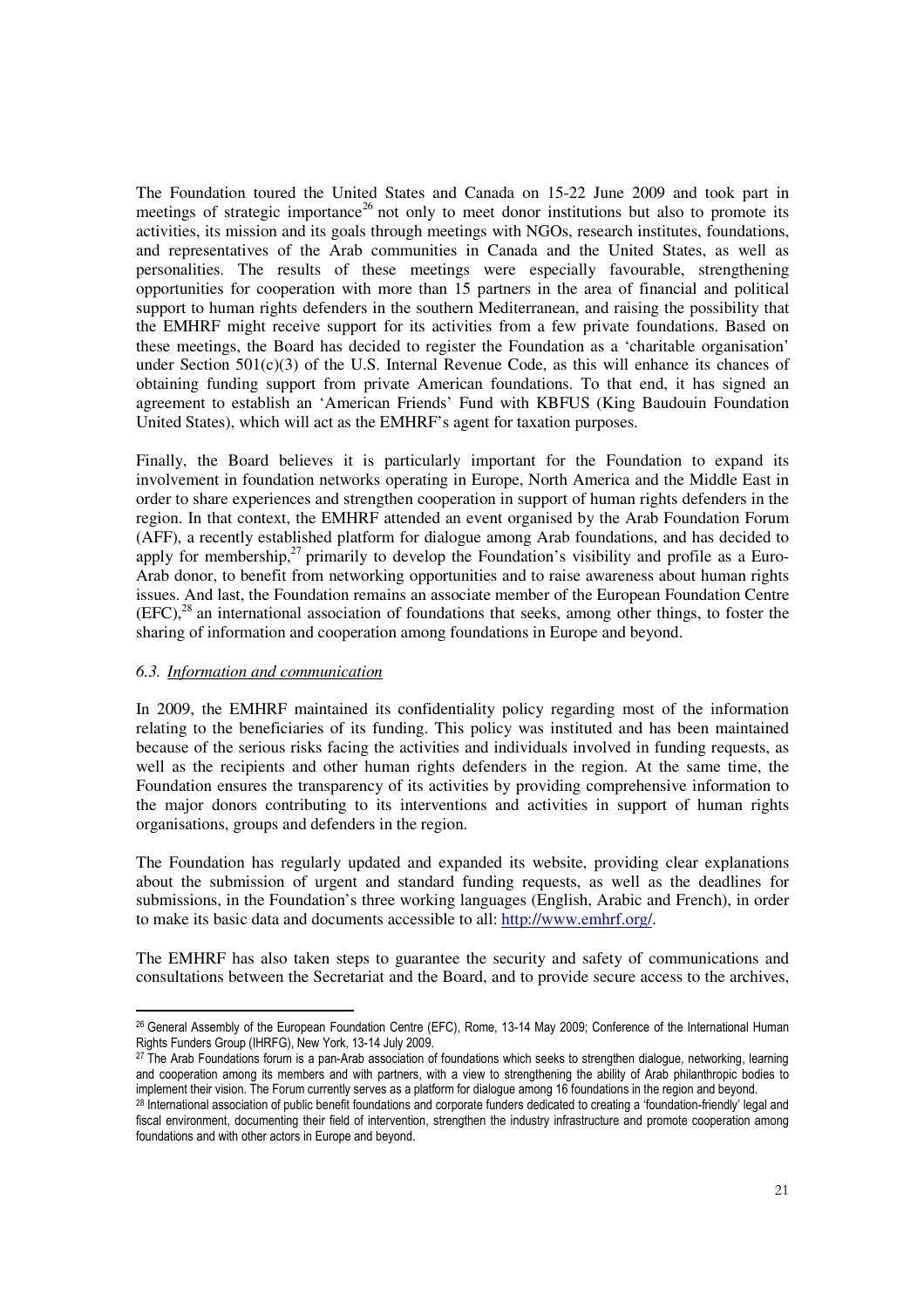which might eventually be extended to other partners in countries where conditions are difficult. In July 2009, the Secretariat conducted an extensive study to set up a secure web page and contacted a number of firms specialised in the development of secure means of communications and websites. Among the many bids received, the winner was submitted by an international design and information technology firm specialising in design and use services, CMS solutions, e-commerce, intranet and extranet, visual identity, programming and development, project management, referencing and monitoring, with offices in Sweden, the United Kingdom and Denmark. The selection was made after an evaluation of the quality/price ratio, with the level of security being a prerequisite in the Foundation's selection process. The secure web page should become operational during 2010.

#### *6.4. Risk analysis and viability*

The main risks associated with granting financial assistance to human rights defenders in countries of the southern and eastern Mediterranean, as identified by the Foundation, are the following:

- *The risk that recipients of EMHRF funding will be the target of increased repression.* The support granted by the Foundation has not, so far, led to physical, legal or psychological pressures on defenders because the principle of confidentiality has been strictly applied in the review of funding requests, in the implementation of support decisions and in the actual transfer of funds. Confidentiality rules are also applied to all the documents that are made public, which abstain from mentioning any names or amounts. <sup>29</sup> Communications with members are conducted through secure, encrypted channels. At the same time, the Foundation provides information to its major donors on all its activities, honouring the principle of transparency with the utmost vigilance.
- *The risk that the funds will be blocked or intercepted by a third party***.** The results so far have been relatively satisfactory, with one exception: in early 2010, the funds that were intended to support the learning and documentation services of the Tunisian Association of Democratic Women (ATFD) as part of the Ilhem Marzouki Women's University were arbitrarily intercepted. The Foundation responded immediately and raised the issue with several bodies, including the European Parliament and the European Commission. This matter is currently being reviewed by the European Commission. The Foundation's Board and Secretariat have also asked for the support from the Danish bank and hope that the matter will be resolved very shortly. Vigilance in this area remains constant; a number of precautionary measures have been taken and details have been obtained from the defender, both during and after this incident.
- *The risk that Foundation interventions could unwittingly have destabilising effects within civil society (intensification of rivalries, disinformation, etc.) or that the funds granted may be misused or used fraudulently (embezzlement, corruption, etc.).* To date, these risks have been avoided but the potential for such risks is under constant monitoring. At the same time, the total amounts allocated to projects are such that they are an important limit on any possibility of misuse. The rigorous assessment conducted before a decision is made and the moral commitment made by recipients also tends to limit such risks. Beneficiaries must also follow a number of steps to ensure accountability and the Foundation monitors recipients on an ongoing basis. The Foundation reserves the

<sup>-</sup> $29$  Except in one exceptional case, mentioned below, where public disclosure has been necessary in order to raise the issue at the States level.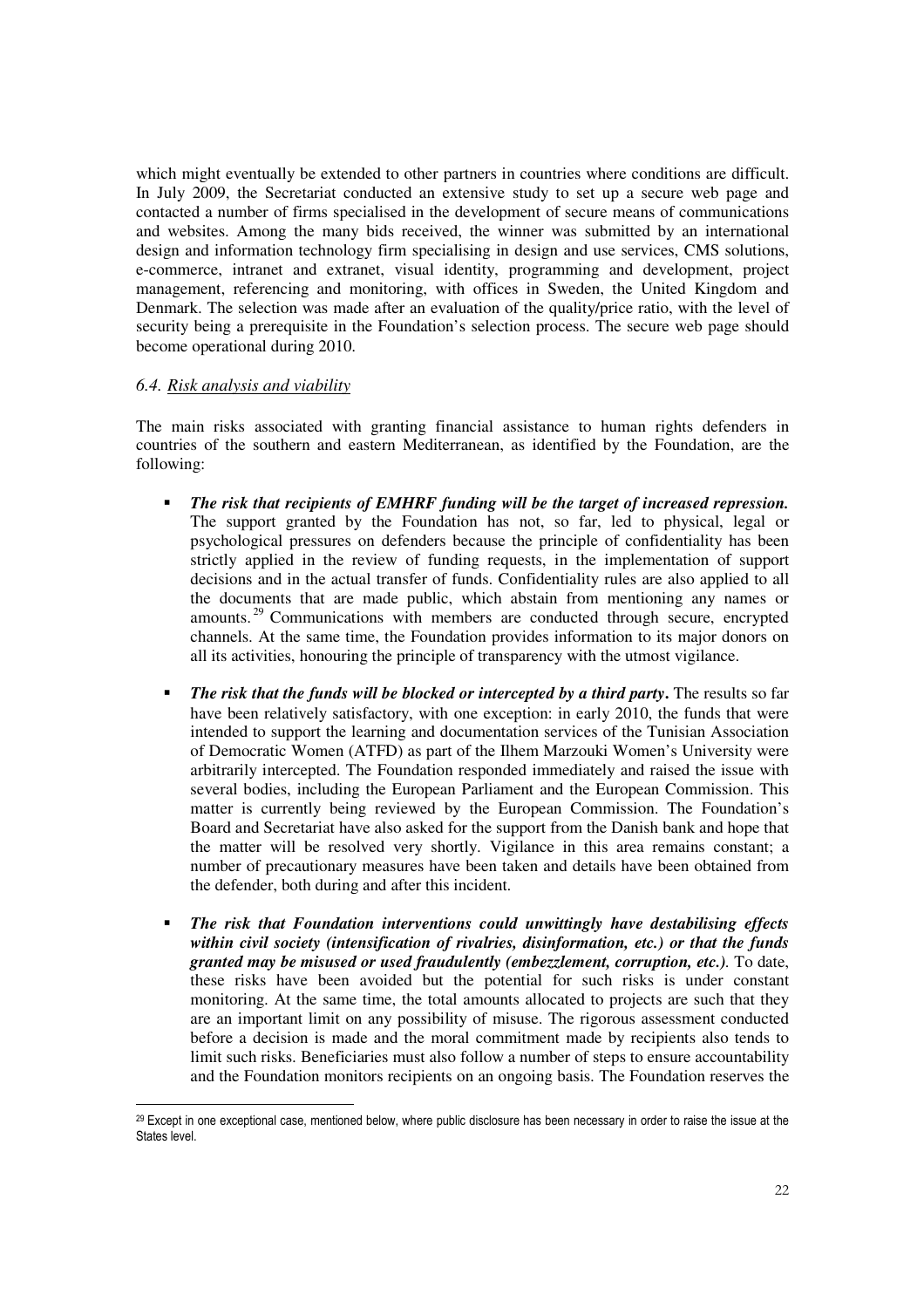right to require that the funds granted be reimbursed should the goal of a contract not be met.

The sustainability of the Foundation's work is based on the following elements:

- Human rights defenders in the region need to have access to quick, flexible, targeted interventions that have a significant impact on their ability to pursue their activities.
- Due to the structure of its Board, comprising leaders within several international (FIDH, ICTJ) and regional (EMHRN, CIHRS) organisations as well as experts recognized by the region, the Foundation has direct access to human rights organisations and defenders of the region, and is thus in a position to take advantage of a unique, highly qualified source of knowledge and quickly obtain the detailed and reliable information it needs to pursue its work, thus improving the quality and targeting of its interventions.
- The Foundation remains in regular contact with its partners and with civil society in the context of its follow-up activities and its regular visits to the region, and can thus respond to changes in local and regional circumstances and to the needs expressed by defenders.
- The Foundation focuses its attention on a clearly circumscribed region, which enables it to develop a specific profile and to be a trustworthy actor in its field of action.
- The Foundation encourages the much-needed participation and cooperation of other national, regional and international organisations in efforts to provide long-term institutional support to defenders.
- The Foundation carefully measures the risks involved in providing low-level funding to defenders at risk, small emerging NGOs and innovative activities.
- Thanks to its close contacts with other actors and organisations in civil society, the Foundation is in a position to provide advice and act as an intermediary between defenders and international donors when a funding request appears to be such that it could be supported by another organisation.
- The Foundation actively seeks to diversify its sources of secure funding in the pursuit of its activities in support of human rights defenders in the region.
- Last but not least, the right and freedom of association is a central component of the Foundation's intervention strategy.

#### *6.5.Internal governance*

The composition of the Board remained unchanged in 2009. The Board consists of nine members, who contribute to its work on a volunteer basis.

In the wake of amendments to the EMHRN statutes that were adopted during the Network's General Assembly in December 2008, the Foundation has taken steps to ensure that the meeting of its Council of Representatives, which is made up of regular, associate and honorary members of the EMHRN, will coincide with the Network's General Assembly in the future. The EMHRF statutes were amended in 2009 to reflect that change, and the amendment was approved by the Danish Civil Affairs Agency<sup>30</sup>. According to the revised statutes, adopted by the Foundation's Board in October 2009, Board members will be nominated for six years from now on, instead of four years. Membership renewal, which is by cooptation, will be presented at the next EMHRN General Assembly in 2011.

<sup>-</sup><sup>30</sup> The EMHRF being registered under the Danish law on foundations, any legal issue related to the object and purpose of the Foundation must be referred to the Danish Civil Affairs Agency (Civilstyrelsen).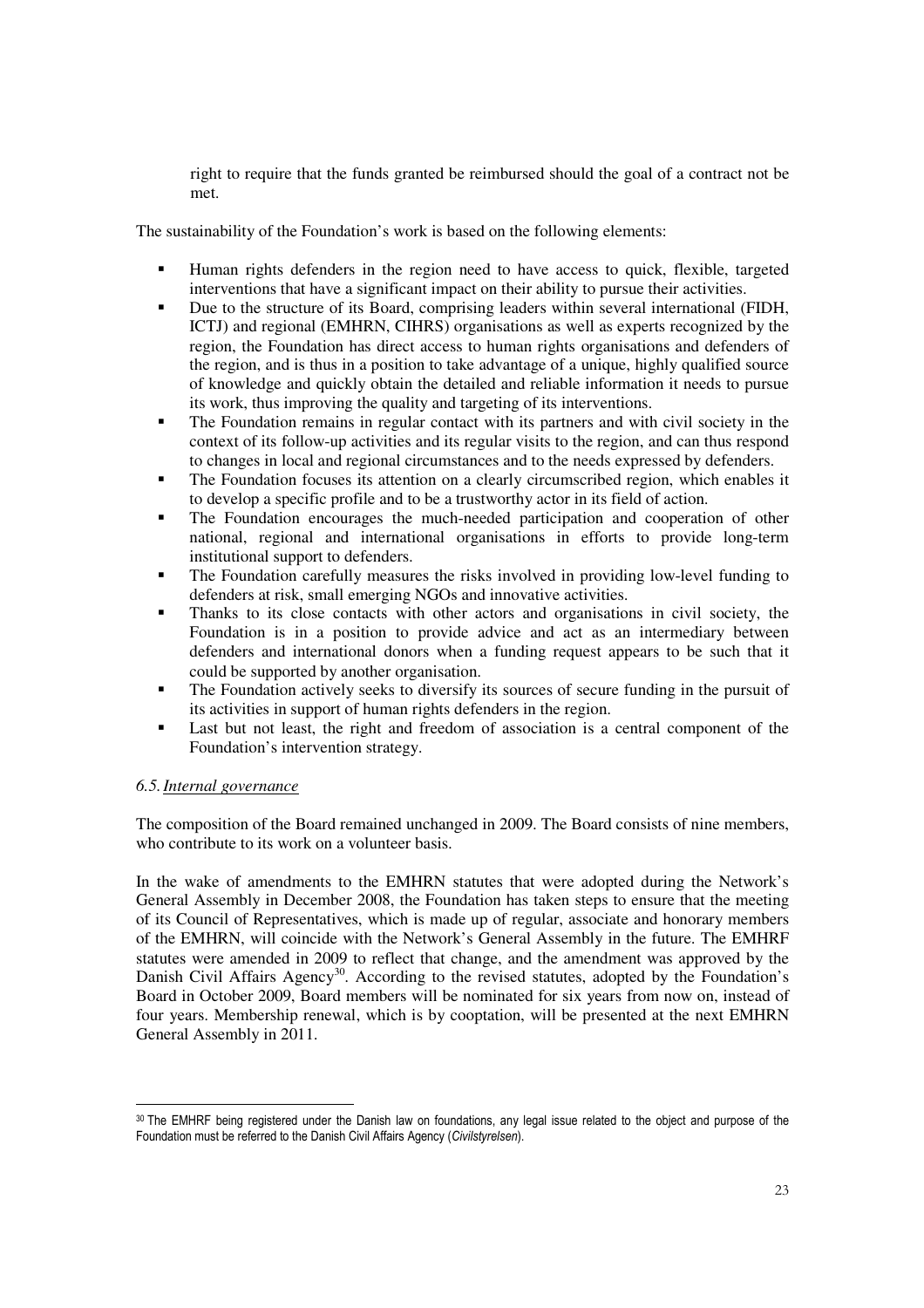The staff of the Foundation's Secretariat comprised the following persons in 2009:

- Anne-Sophie Schaeffer (MA in international public law), employed on a full-time basis as program manager based in Copenhagen;
- Katrine Høybye Frederiksen (MA in foreign languages), employed as a full-time administrative secretary based in Copenhagen;
- Chafia Alliche (Student on foreign languages and international development), employed on a part-time basis as an assistant until November; Roger Jalkh (MA in communications), employed as an intern on a full-time basis since July 2009, based in Copenhagen.

The Foundation also benefited from accounting and IT services on a temporary basis. The audit of the Foundation's accounts was performed by *Deloitte*, Copenhagen.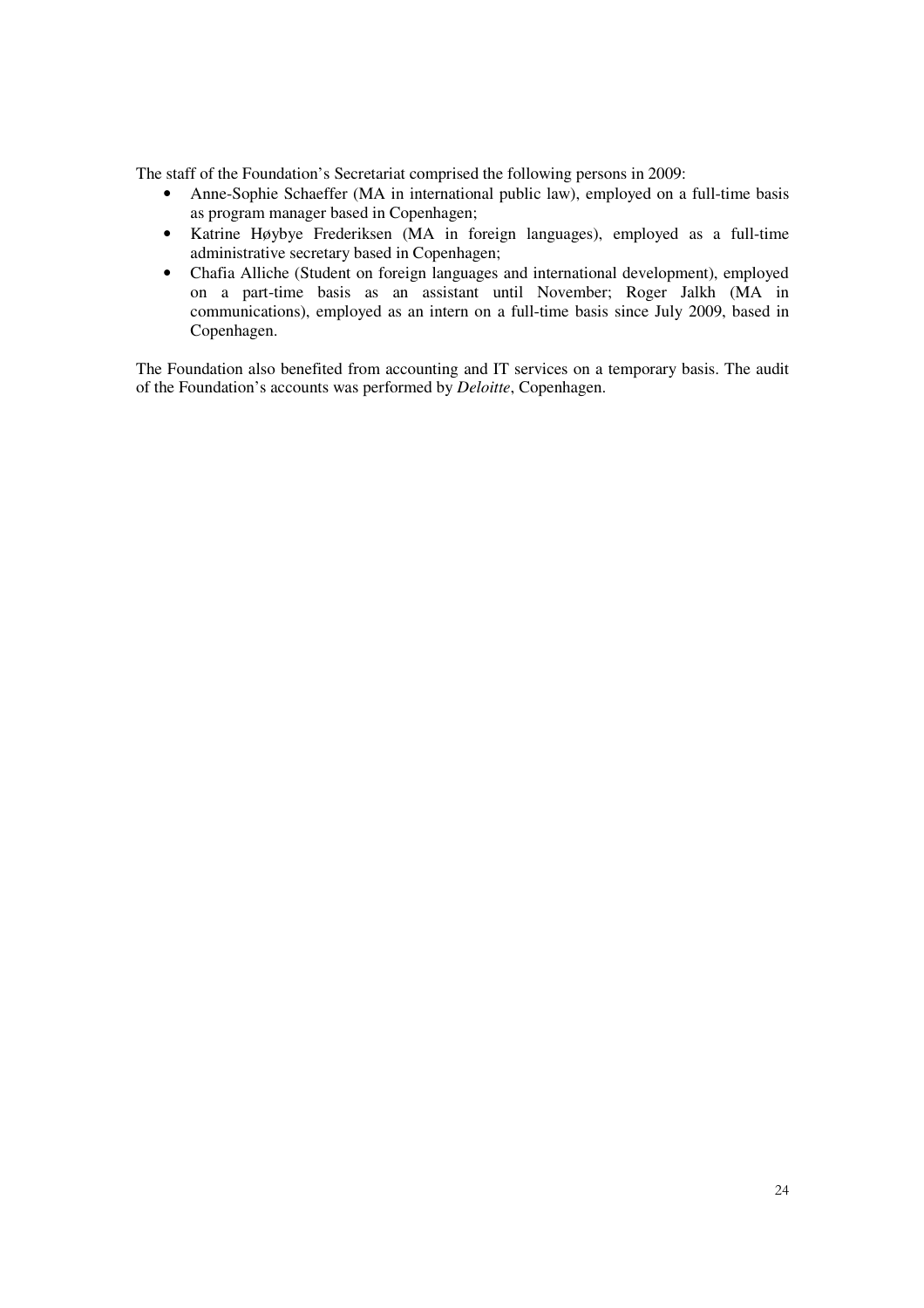# **Appendix 1: Overview of EMHRF Interventions 2005-2009**

During the period 2005-2009, the Euro-Mediterranean Foundation of Support to Human Rights Defenders (EMHRF) allocated 123 grants in support of 181 individual defenders and organisations in the South-Mediterranean region 2009. The total amount of financial assistance provided by the Foundation was  $1.5$  million Euros<sup>31</sup>.









-

*These graphs show substantial change in the Foundation's support in 2008 an increase that is explained mainly by a worsening of the human rights situation in the region, especially in the countries targeted for priority intervention by the Foundation.* 

*The change in the distribution of support between 2005 and 2009 is also associated with the specific profile developed by the Foundation in the past five years. Thanks to that profile, the Foundation is now recognised as a major source of support by human rights defenders in this region.* 

*A reduction in the total amount of support and in the number of recipients can be noted in 2009. This reduction is mainly due to the fact that many grants that were made in late 2008 were still in effect in 2009.* 

*While remaining flexible with regard to the needs that are identified, the Foundation anticipates making a minimum of about 40 grants per year in the future.* 

 $31$  Of approximately 600 information and funding requests received by the Foundation during the period 2005-2009, about 20 percent received financial assistance. Note that members of the Euro-Mediterranean Human Rights Network (EMHRN) represent only 25 percent of the ultimate recipients of EMHRF support because they generally have greater scope for networking and fundraising.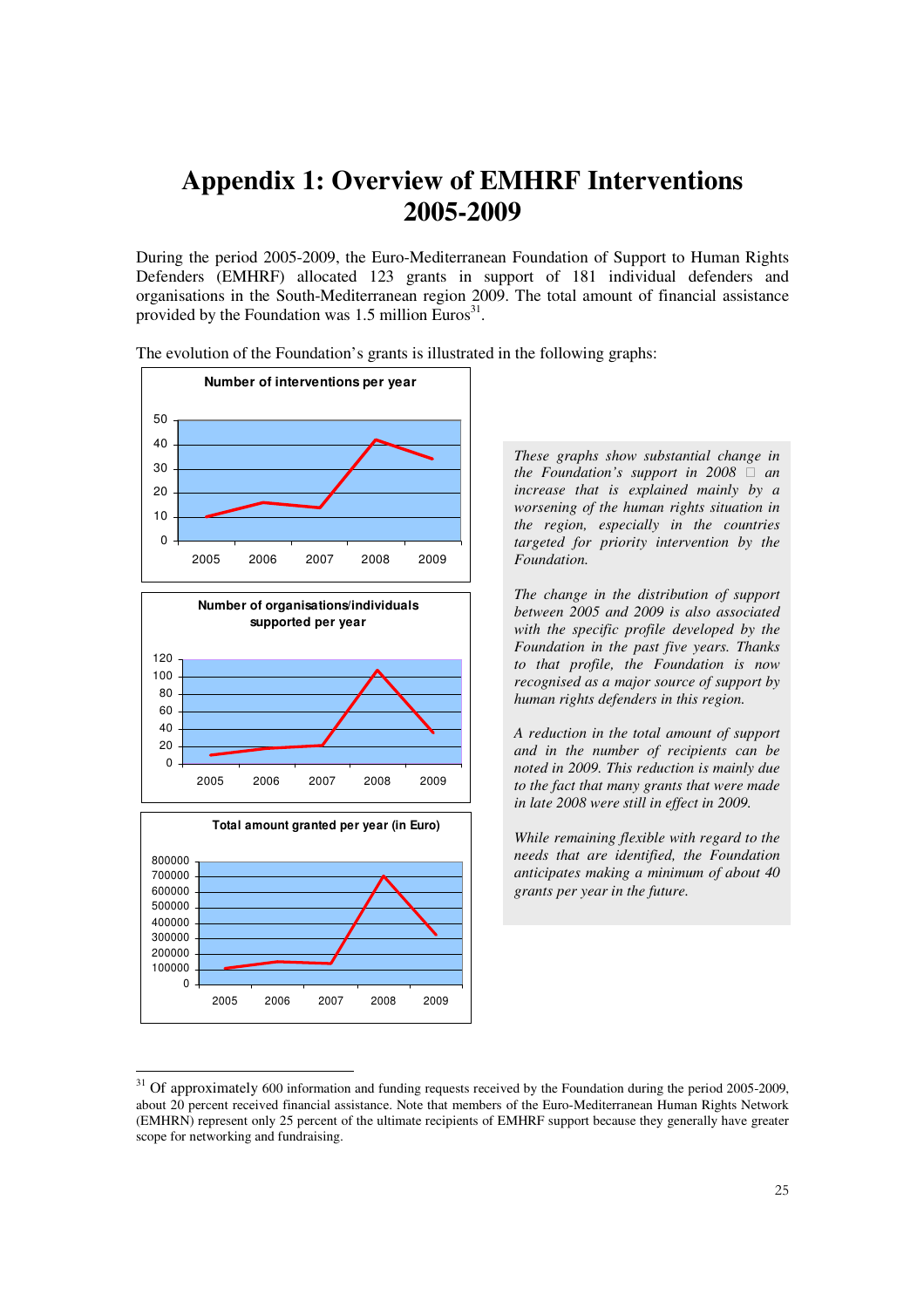# **1. Narrative Overview**

The support provided by the Foundation to defenders in the southern Mediterranean region can be divided into three broad categories.

### **a) Emergency financial assistance to defenders and NGOs in difficulty or at risk**

41 percent of the Foundation's interventions consisted of short-term grants provided in a quick, tangible, and discreet manner, at critical junctures, to 109 human rights defenders to enable them to overcome difficult circumstances and/or reinforce the visibility of their action and strengthen their long-term prospects for pursuing their activities.

- 1. The Foundation supported defenders and their families who were the target of psychological harassment and arbitrary prosecutions, in order to help them overcome these difficulties.
- 2. The Foundation supported defenders whose lives were at risk because of serious health problems, in order to allow them to receive, in their own country or abroad, the medical treatment and medications they needed. This support was granted because they were the victims of egregious violations of their human rights and/or because they were unable to afford the cost of treatment as a result of their ongoing commitment to defending human rights.
- 3. The Foundation supported human rights organisations that were targeted by the authorities (by denying or withholding legal recognition, freezing bank accounts, etc.) or suddenly faced with unforeseen financial or administrative difficulties, in order to enable them to adjust their strategies in the time required to stabilise their status.
- 4. Finally, the Foundation supported projects whose success depended closely on a timely intervention in order to increase the visibility of the recipients' activities and enhance their prospects for pursuing these activities. The grants were made because the applicants could not easily obtain the needed funding from other donors in adequate conditions of timeliness and safety.

### **b) Strategic financial assistance aimed at building the capacities of defenders and independent NGOs to help them implement programmes and projects dealing with subjects that are innovative or sensitive, given the regional context**

Strategic interventions, which form the bulk of the Foundation's support (59 percent), were essentially aimed at strengthening the visibility, human resources, and management capabilities of 72 recipients, to allow them to develop structures or implement innovative and sensitive activities aimed at the protection and promotion of human rights in the region.

For example, strategic support was provided for the following:

- **Payment of rental and equipment costs** associated with the establishment of new structures and the enhanced visibility of the activities of human rights groups and organisations, both nationally and internationally;
- *Payment of travel costs* associated with observation missions and the publication of reports on human rights violations, to raise the awareness of NGOs and governmental and intergovernmental actors about these violations at the national, regional, and international levels;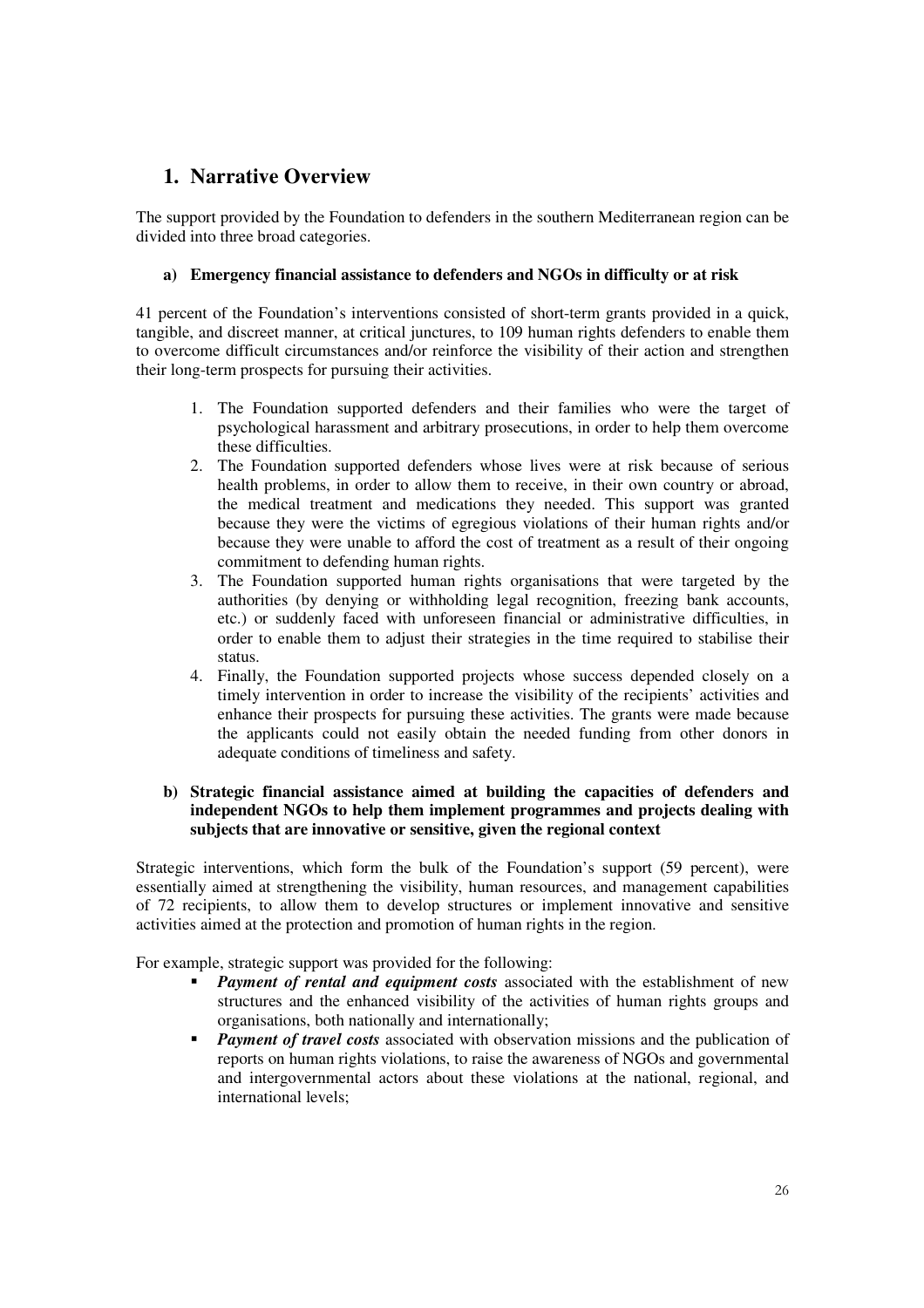- **Recruit the staff needed** for the effective management of projects focused on defending human rights (legal or other advisor, project manager, accountant, etc.) and for developing the networking and fundraising skills of groups working on sensitive issues;
- *Training of young NGO actors* on relevant human rights protection instruments and mechanisms, on the development of communications tools, and on project management.

In particular, the Foundation provided support to defenders who wished to establish and expand projects dealing with priority and sensitive issues within the regional context, or targeting groups that are seen as being particularly vulnerable or needing special assistance.

Special attention was paid to the following thematic issues in the context of the review of ordinary requests submitted to the Board:

- Protecting the rights of migrants, refugees, and asylum seekers;<br>• Protecting the rights of women and enhancing their leadership
- Protecting the rights of women and enhancing their leadership;
- Documenting human rights violations in general, and fighting impunity;
- Protecting the rights of minorities;
- Protecting economic, social and cultural rights;
- Fighting homophobia and protecting LQBTQ rights.

#### **c) Non-financial support as a follow-up to the situation of defenders to enable them to improve their long-term prospects for pursuing their activities**

One of the main goals sought by the Foundation in its interventions is to ensure that defenders in the region can improve their prospects for continuing their work over the medium and long term. To that end, it has acted as an advisor to its recipients and encouraged them to coordinate their activities with a number of regional and international partners in order to ensure that defenders and their families receive effective support.

Here are some major aspects of the Foundation's follow-up activities:

- Helping to ensure that other national, regional, or international organisations or foundations whose mandates complement that of the EMHRF will assume additional costs associated with the needs expressed by defenders.
- Coordinating its activities with a number of regional and international organisations in the context of their solidarity interventions.
- Advising organisations on the appropriate approaches that should be adopted in the context of project methodology and fundraising from outside sources. As part of this role, the Foundation has, in a number of cases, provided a list of potential donors and assisted in the presentation of funding requests. The Foundation has also encouraged the development of intervention strategies backed by a plan of action in the area of fundraising.
- Encouraging contacts between a number of groups and organisations and other national organisations involved in similar projects in the same country or in other countries of the region, or with networks that are active at the national, regional, or international level. Such contacts are intended to enable them to share information and experiences, to explore the potential for synergies and coordinated action, and thus to benefit from nonfinancial support that will enhance the impact and sustainability of their activities.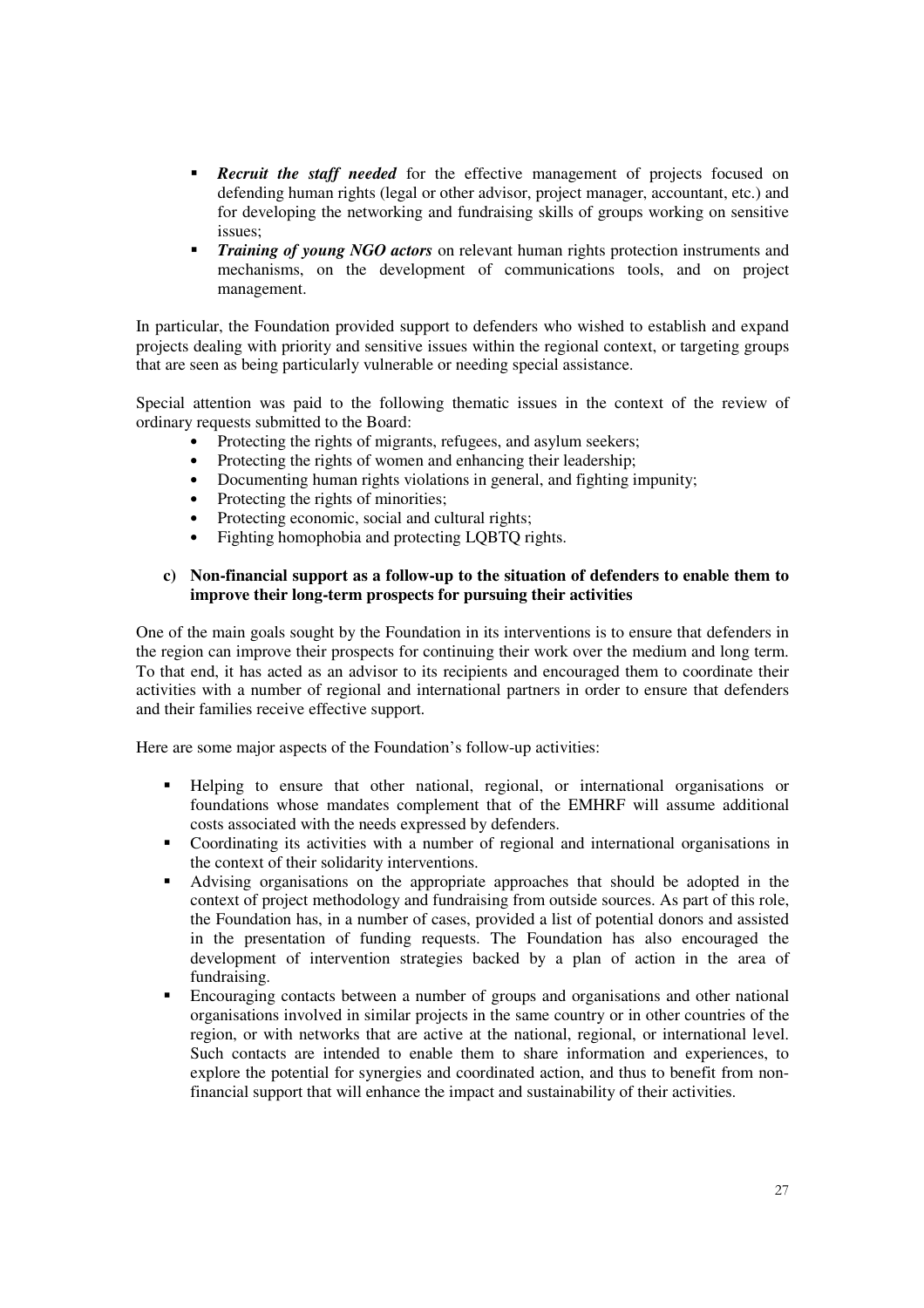### **2. Quantitative Overview**

To facilitate an understanding of the Foundation's activities during the period 2005-2009, please find in the next few pages a series of graphs dealing with the following subjects: types of support, thematic focus, activities of recipients, types of expenditures, gender, and countries.

### **2.1. Types of Support**







*These graphs serve to illustrate the importance the Foundation attaches to support aimed at strengthening the human and physical resources of independent civil society organisations. Most defenders work on a volunteer basis, although a few receive ad hoc funding for specific projects. However, the requests received by the Foundation reveal a crucial lack of the resources that would enable defenders to put the independent organisations within which they work on a more professional and sustainable footing in order to enhance their visibility and their longer-term prospects.* 

*The substantial increase in the number of defenders receiving emergency support in 2008 was mainly due to the severe repression targeting groups that called for the establishment of a democratic system that respects the rights of citizens, guarantees the freedoms of expression and association, and eliminate discrimination. Despite this trend, the overall amount of emergency interventions remains low because of the low threshold of 5 000 Euros set for each intervention. Small amounts that can be made available quickly are nonetheless essential, because they can have a considerable impact on the defender's physical and psychological ability to pursue his or her work.*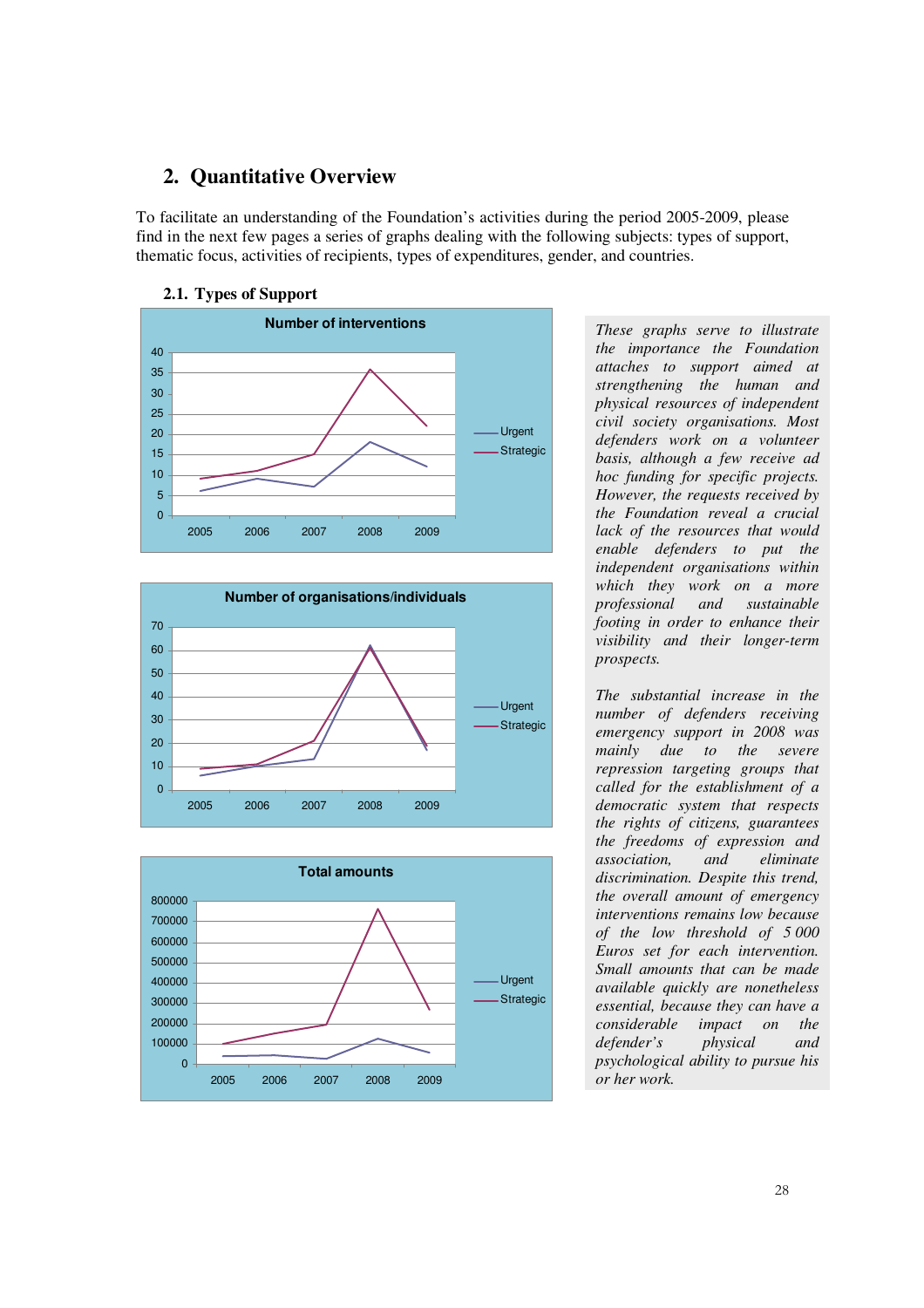### **2.2. Thematic areas<sup>32</sup>**



*During the period 2005- 2009, the Foundation placed special emphasis on greater protection of the rights of groups that are seen as particularly vulnerable because of their specific nature and of their environment (women and children, migrants and refugees, minorities and LGBTQ).* 

*That is not to say that the Foundation has given less importance to more traditional activities associated with supporting and promoting civil, political, economic, social, and cultural rights in the region (monitoring and documenting the human rights situation in general and fighting impunity), given the changing environment.*

<sup>-</sup>32 Some grants essentially belong to several thematic areas at once, and these grants are included under all the respective thematic areas, in order to keep the overall picture as appropriate and relevant as possible. This approach means that the total percentage of all thematic areas might exceed 100 during the period 2005-2009.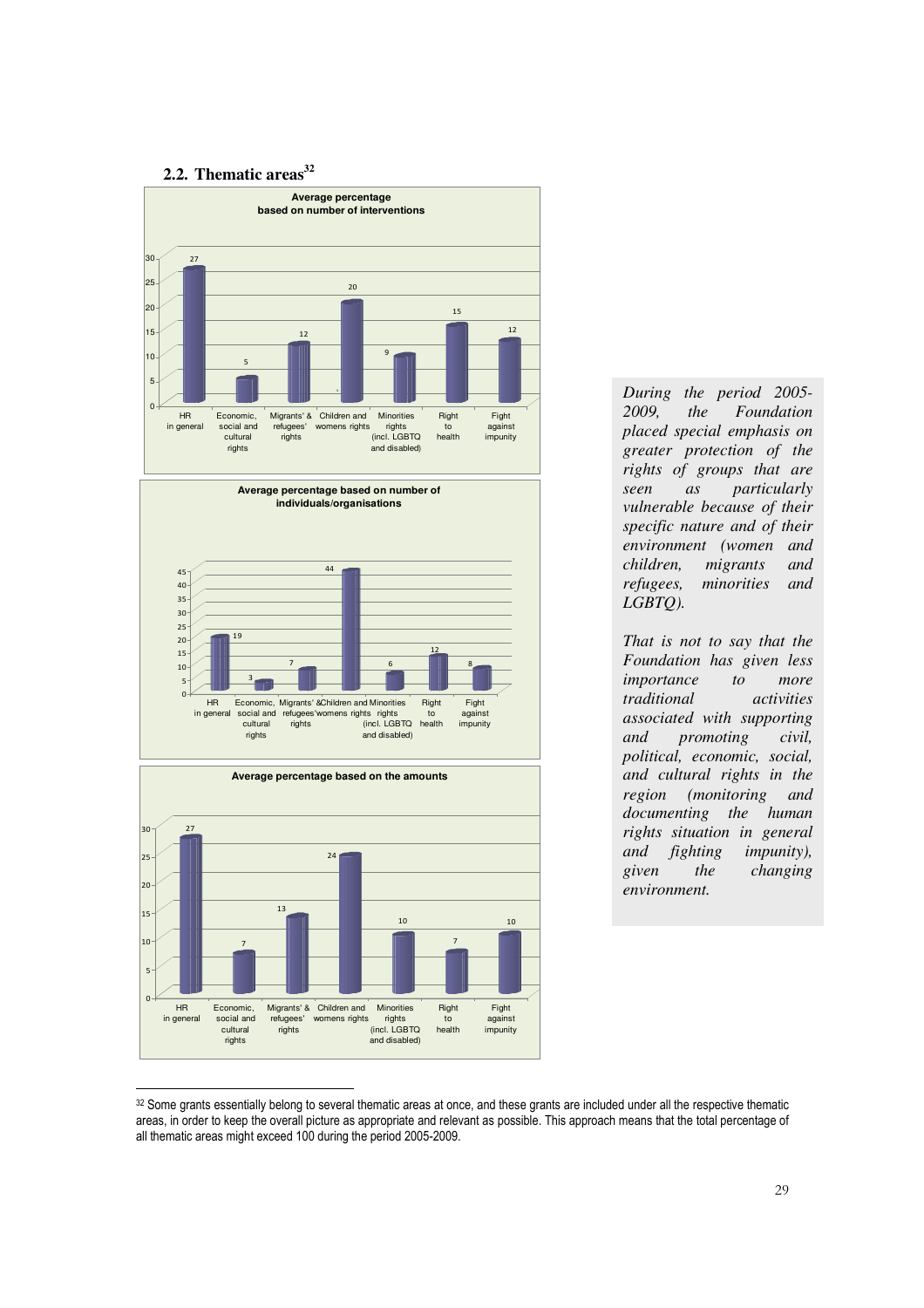### **2.3. Activities of Recipients<sup>33</sup>**







-

*The activities engaged in by recipients of the Foundation's financial assistance are highly diversified. The graphs presented here show only a representative sample of those activities.* 

*The information and publication functions, as well as legal aid, are the main activities conducted by recipients, whether measured by the number or the amounts of the Foundation's grants.* 

*To help independent NGOs engage in capacity-building and enhance the medium- and long-term visibility of their activities, the Foundation essentially funded their overhead costs, including those associated with office and equipment rentals as well as human and physical resources.* 

*The differences in the percentages for basic living expenses are mainly due to the fact that while the number of beneficiaries is high, the amounts involved represent a relatively small proportion of the total. These support actions by the Foundation nevertheless had strategic importance in its work over the period 2005-2009.* 

<sup>33</sup> Some grants essentially cover several activities implemented by the recipients at once, and these grants are included under all the respective activities, in order to keep the overall picture as appropriate and relevant as possible. This approach means that the total percentage of all activities might exceed 100 during the period 2005-2009.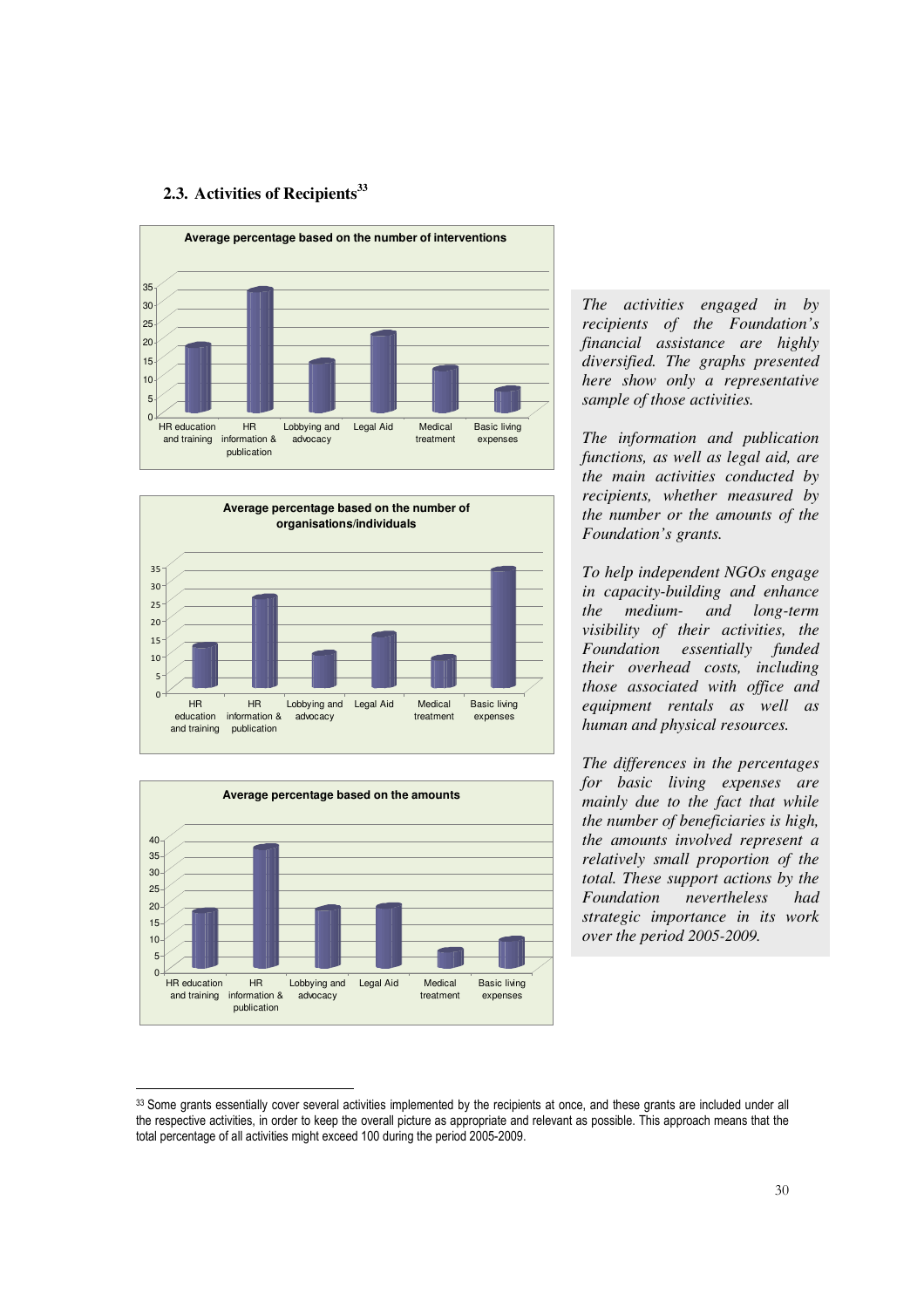# **2.4. Types of Expenditures<sup>34</sup>**

-



<sup>34</sup> Some grants essentially aim at reimbursing several types of expenditure at once, and these grants are included under all the respective types of expenditure in order to keep the overall picture as appropriate and relevant as possible. This approach means that the total percentage of all types of expenditure might exceed 100 during the period 2005-2009.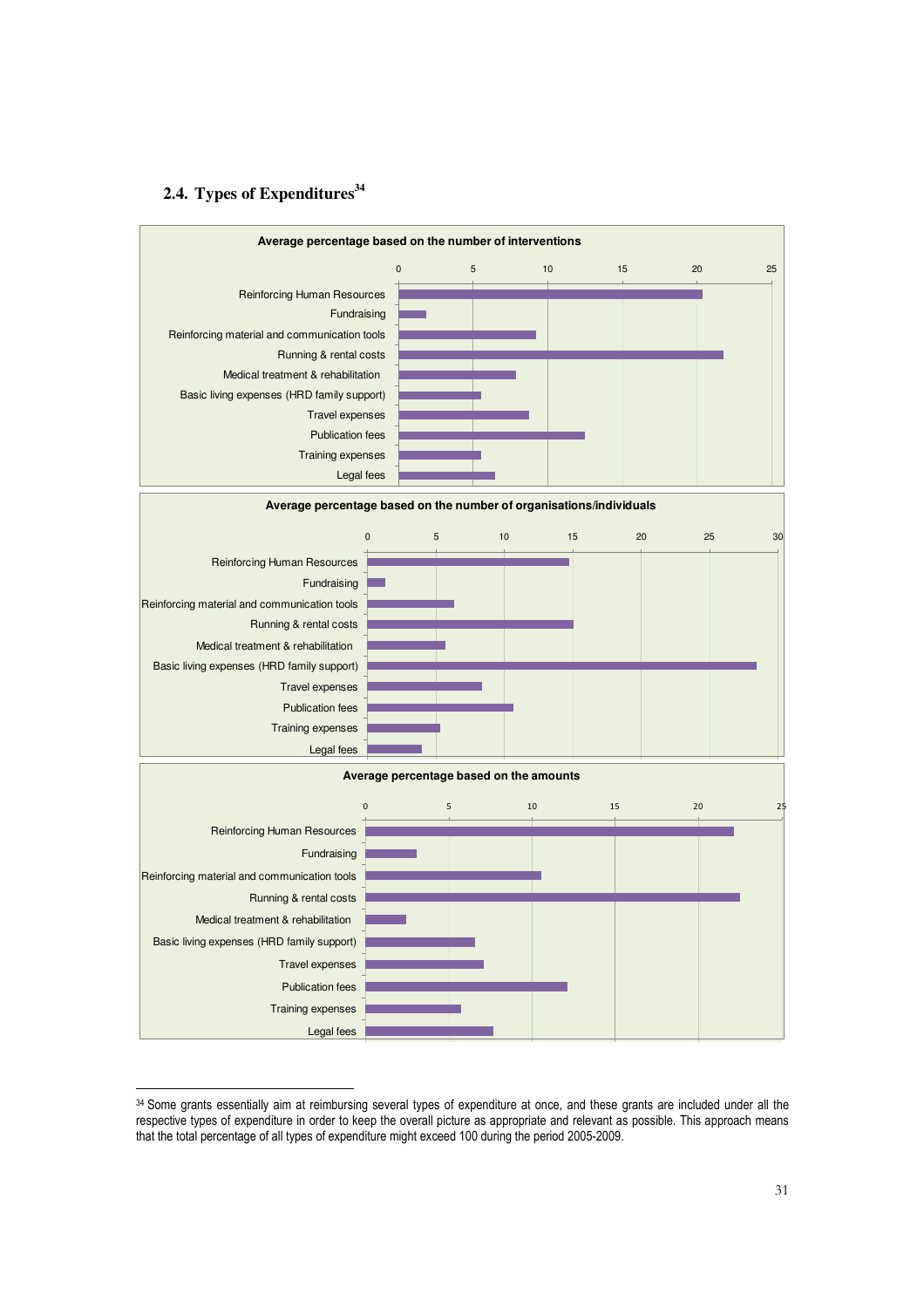### **2.5. Gender<sup>35</sup>**

-







*The rights and roles of women defenders are an issue that occupies a central place in the Foundation's intervention strategy.* 

*During the period 2005-2009, the Foundation placed special emphasis on reinforcing the involvement of women defenders as essential agents of change in the region. Their enhanced participation and leadership play a critical role in the promotion of social justice, the prevention of violence and respect for women's rights, as well as the systematic gender mainstreaming of programmes focused on the promotion and defence of human rights.* 

*While several countries in the region have improved their respective family codes thanks particularly to continuous efforts by women's rights groups, concerns remain because of the growing tendency of some governments to align themselves on the positions taken by conservative elements in the Islamist movement in an attempt to give a semblance of legitimacy to their regimes.* 

*Thus, the enhanced involvement of women defenders is intimately linked with the challenge of strengthening democracy and human rights in the region.* 

<sup>35</sup> Several grants aimed at reinforcing both the leadership of women defenders and projects on women's rights at the same time. Therefore, these grants are included under both categories in order to keep the overall picture as appropriate and relevant as possible for the period 2005-2009.